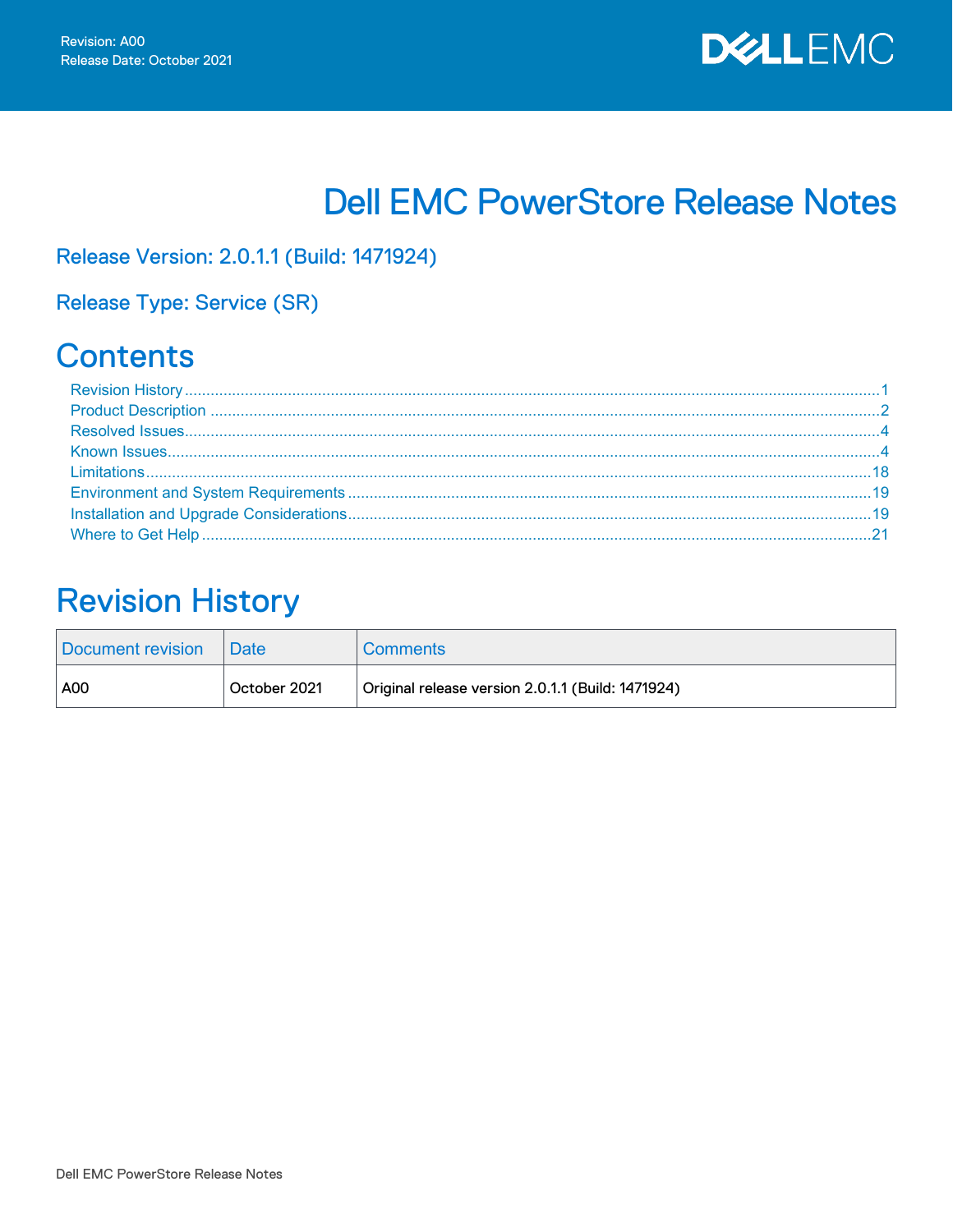# <span id="page-1-0"></span>Product Description

The ground-breaking Dell EMC PowerStore achieves new levels of operational simplicity and agility, utilizing a container-based architecture, advanced storage technologies, and intelligent automation to unlock the power of your data. Based on a scale-out architecture and hardware-accelerated advanced data reduction, PowerStore is designed to deliver enhanced resource utilization and performance that keeps pace with application and system growth. Utilizing the proven capabilities of VMware ESXi, PowerStore X models with AppsON provide the unique ability to host data-intensive and storage applications directly on the PowerStore system with a storagebased virtualization environment, with the flexibility of seamless movement of applications between the storage system and external VMware servers. PowerStore T models provide organizations with all the benefits of an enterprise unified storage platform for block, file and vVol data, while enabling flexible growth with the intelligent scale-up AND scale-out capability of appliance clusters.

Highlighted features include:

- All NVMe<sup>™</sup> Platform:
	- o Active-Active architecture
	- o Container based PowerStore OS
	- o Block, File, and vVols
	- o NVMe Flash and Storage Class Memory (SCM) media support
	- o Front End Connectivity:
		- FC: 32 Gb NVMe-FC, 32/16/8Gb FC
		- **Ethernet: 25/10/1 GbE iSCSI & File**
	- o Compact 2U starting form factor
- Enterprise Data Services & Data Reduction:
	- o Inline dedupe and compression
	- o Native async replication
	- o Snapshots and space efficient thin clones
	- o Advanced drive failure protection and sparing technology
- Simple and intelligent Management & Serviceability:
	- o Embedded management
	- $\circ$  Built in AI for simple, autonomous storage administration and proactive health analytics
	- o CloudIQ
	- o VM Visibility
	- o New Anytime Upgrade Program
	- o Integration with automation framework
- Flexible & Granular Scalability:
	- $\circ$  Scale Up in single drive increments, up to 2.8 PBe per appliance
	- o Scale Out to 4 appliances, up to 11.3 PBe per cluster
	- o Scale Down
- VMware:
	- o VMware vVols 2.0/VASA 3.0 support
	- o New AppsOn hypervisor-based deployment, allowing to run Virtual Machines on the same appliance as storage without the need for an external server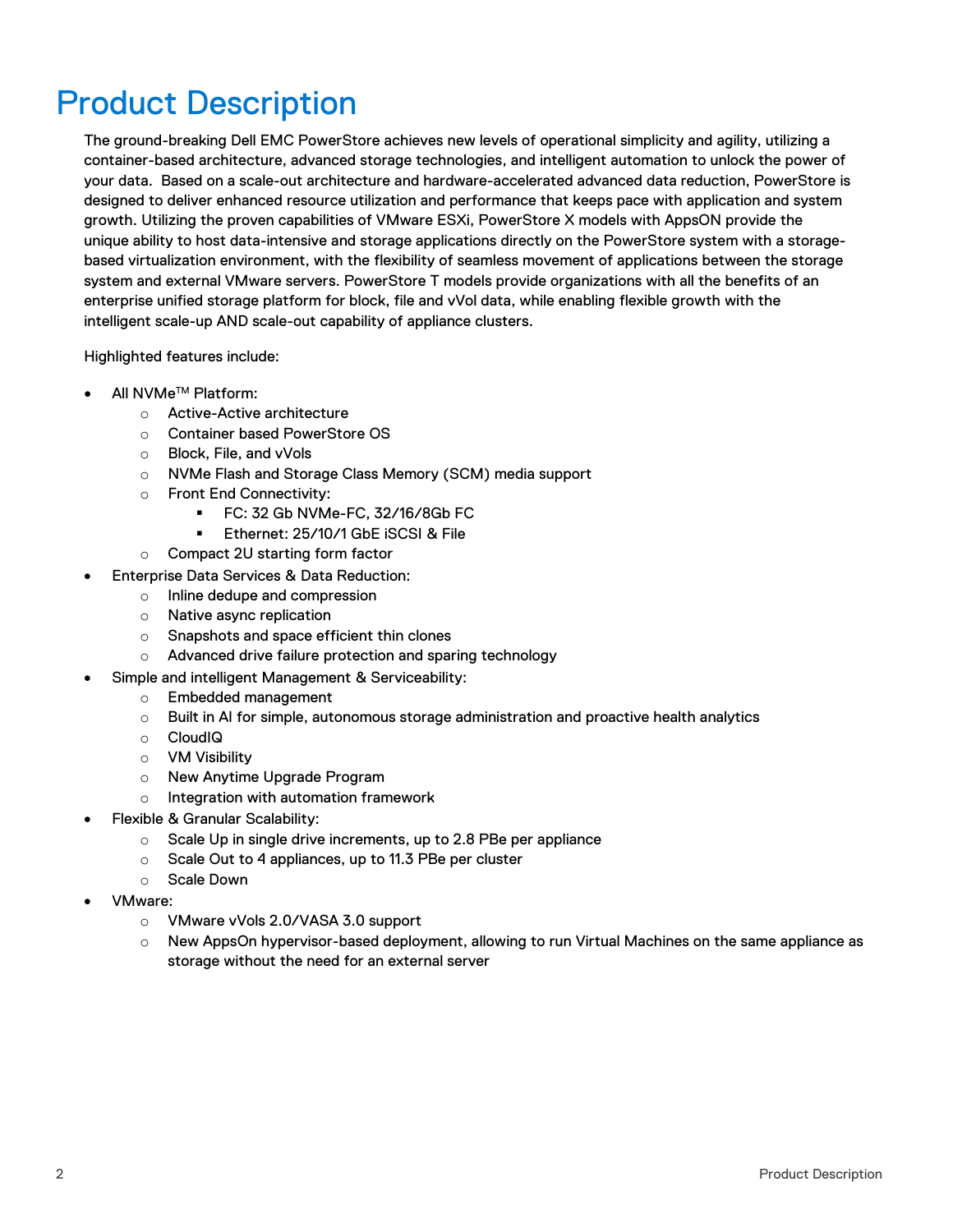## PowerStore deployment models and configurations

| <b>Deployment Model</b> | <b>Model numbers</b> | <b>Support Configurations</b>                                                                                                                  |
|-------------------------|----------------------|------------------------------------------------------------------------------------------------------------------------------------------------|
| <b>PowerStore T</b>     | 500T                 | Storage-centric deployments.                                                                                                                   |
|                         | 1000T                | Both block (storage area networks (SAN)) and file (network attached<br>storage (NAS)) services are supported with PowerStore T deployments.    |
|                         | 3000T                |                                                                                                                                                |
|                         | 5000T                | Note: Hypervisor deployments are not supported on this model.                                                                                  |
|                         | 7000T                |                                                                                                                                                |
|                         | 9000T                |                                                                                                                                                |
| PowerStore X            | 1000X                | Application and storage-centric deployments.                                                                                                   |
|                         | 3000X                | Block (SAN-only) storage services with a hypervisor layer installed on<br>the system. The system software is deployed on the hypervisor, which |
|                         | 5000X                | enables deployment of virtual machines (VMs) and customer<br>applications within the hardware.                                                 |
|                         | 7000X                | Note: File (network attached storage (NAS)) services are not supported                                                                         |
|                         | 9000X                | on this model.                                                                                                                                 |

Refer to the PowerStore product support pages [\(https://www.dell.com/support\)](https://www.dell.com/support) for detailed user documentation.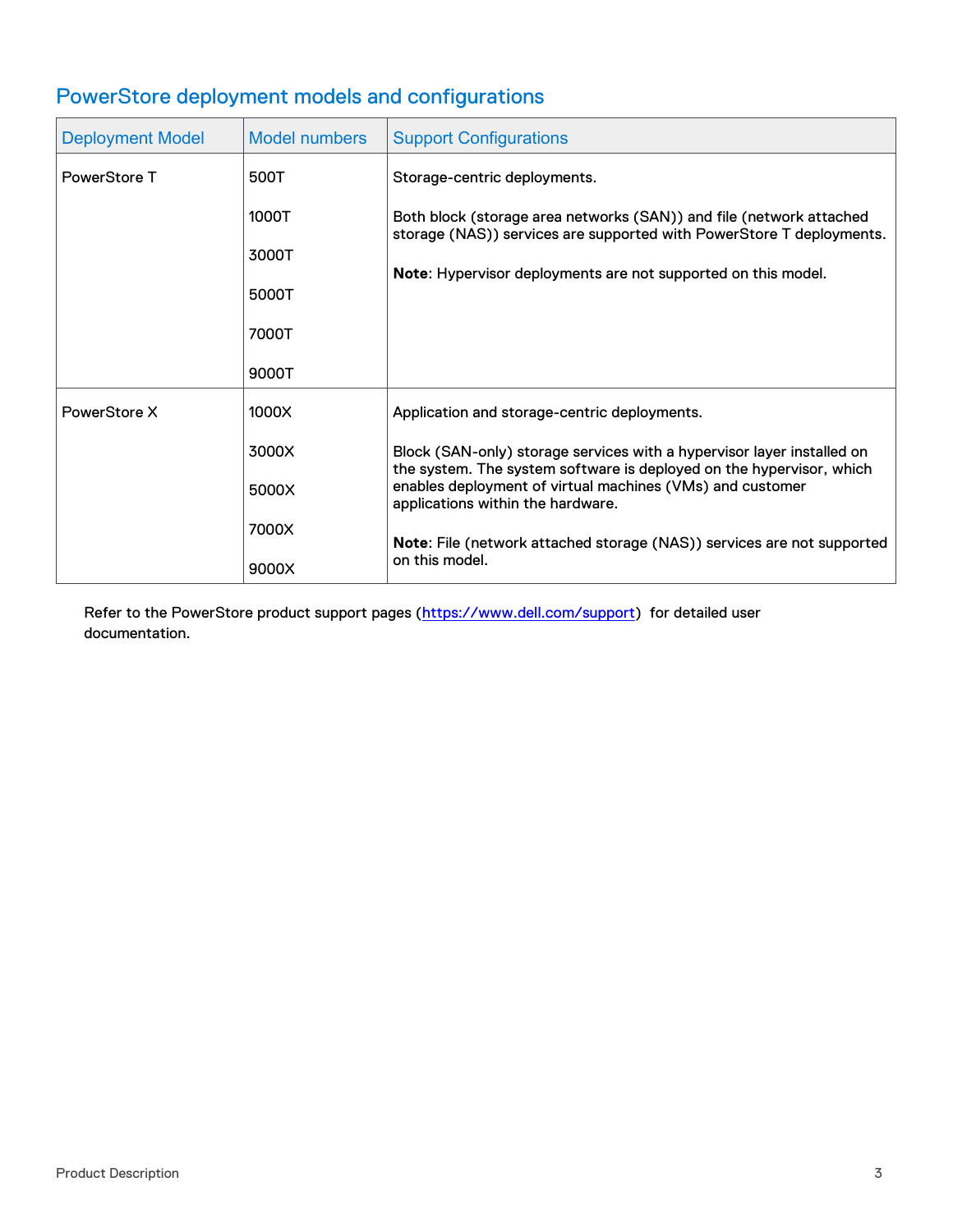# <span id="page-3-0"></span>Resolved Issues

The following issues have been resolved in this release.

| <b>Issue ID</b> | <b>Functional Area</b> | <b>Description</b>                                                                                                                                                                                                                                                                                             |
|-----------------|------------------------|----------------------------------------------------------------------------------------------------------------------------------------------------------------------------------------------------------------------------------------------------------------------------------------------------------------|
| MDT-342090      | Data Collection        | When an error occurs while reading data from the backend drives, a<br>background process is scheduled to fix the data so that later reads don't<br>have to fix the error. There is a rare possibility that the background process<br>won't handle a situation correctly which will cause some data to be lost. |
| MDT-338925      | Hardware               | After the system is rebooted, followed by a double NVRAM failure, the<br>system does not come back up, leading to data unavailability. In certain<br>cases some data will be lost.                                                                                                                             |
| MDT-342095      | Hardware               | After the system data is corrupted a node becomes unavailable.                                                                                                                                                                                                                                                 |
| MDT-335133      | Install or Upgrade     | While upgrading from PowerStore 1.x to PowerStore 2.0.x, if the upgrade<br>rolls back to PowerStore 1.x, the node which upgraded to PowerStore 2.0.x<br>and then rolled back will be put into service mode.                                                                                                    |
| MDT-336500      | Monitoring             | Customer received an alert, that the "Node's IO service level has changed,"<br>which was caused because lock leakage in the System Manager (SYM)<br>caused a restart after System Manager ran for 75.86 days.<br>The alert auto cleared without any manual intervention.                                       |

## <span id="page-3-1"></span>Known Issues

The following high severity issues are reported in this release. For a list of the minor issues, see the [PowerStore Release](https://www.dell.com/support/kbdoc/en-us/000155626/powerstore-powerstore-release-notes-minor-issues) Notes – [Minor Issues Knowledge Base Article](https://www.dell.com/support/kbdoc/en-us/000155626/powerstore-powerstore-release-notes-minor-issues) Number: 000155626.

| <b>Issue ID</b> | <b>Functional</b><br><b>Area</b> | <b>Description</b>                                                                                                                                                                                                                                                                                                                                                                                                                                                                                                                                                       | <b>Workaround/Resolution</b>                                                                                                                                |
|-----------------|----------------------------------|--------------------------------------------------------------------------------------------------------------------------------------------------------------------------------------------------------------------------------------------------------------------------------------------------------------------------------------------------------------------------------------------------------------------------------------------------------------------------------------------------------------------------------------------------------------------------|-------------------------------------------------------------------------------------------------------------------------------------------------------------|
| MDT-245165      | Cluster -<br>Creation            | Each PowerStore appliance is pre-<br>configured with an Administrator user<br>(admin), which has a default factory<br>password. The PowerStore Initial<br>Configuration Wizard will require you to<br>change this password. Once you have<br>changed the admin user password, you<br>must complete the cluster creation<br>process using this appliance as the<br>primary one. This appliance can no<br>longer be configured as a non-primary<br>appliance in a cluster, because only the<br>primary appliance is permitted to have<br>the non-factory default password. | Contact your service representative if<br>you mistakenly change the password on<br>an appliance and want it to be a non-<br>primary appliance in a cluster. |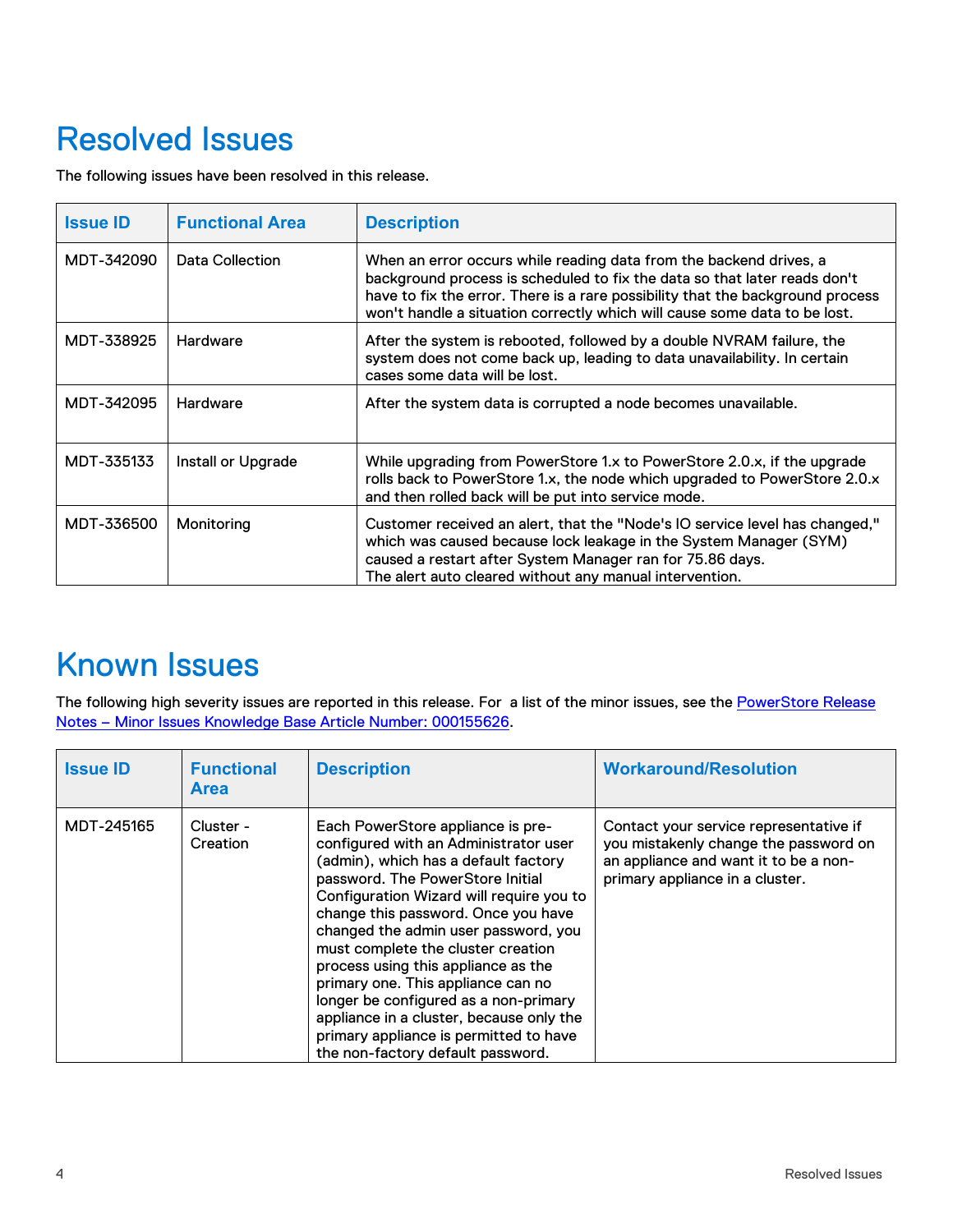| <b>Issue ID</b> | <b>Functional</b><br><b>Area</b> | <b>Description</b>                                                                                                                                                         | <b>Workaround/Resolution</b>                                                                                                                                                                                                                                                                      |
|-----------------|----------------------------------|----------------------------------------------------------------------------------------------------------------------------------------------------------------------------|---------------------------------------------------------------------------------------------------------------------------------------------------------------------------------------------------------------------------------------------------------------------------------------------------|
| MDT-239230      | Connectivity-<br><b>Hosts</b>    | When a host becomes unavailable,<br>mounting a Storage Container will fail.                                                                                                | Bring all hosts in the cluster back online<br>and retry mounting the Storage<br>Container.                                                                                                                                                                                                        |
|                 |                                  |                                                                                                                                                                            | Alternatively, mount the Storage<br>Container manually only to available<br>hosts using the vSphere UI.                                                                                                                                                                                           |
| MDT-284390      | Connectivity-<br><b>Hosts</b>    | Booting from SAN is not supported<br>with FC-NVMe on AIX in PowerStore<br>2.0.0.x.                                                                                         | None                                                                                                                                                                                                                                                                                              |
| MDT-139488      | Connectivity -<br>Hosts          | Xcopy operations can impact host I/O<br>performance.                                                                                                                       | None                                                                                                                                                                                                                                                                                              |
| MDT-273055      | Connectivity -<br>Hosts          | A user can view internal host and<br>volume mappings via GUI but cannot<br>perform mapping/unmapping.<br>Mapping/unmapping actions can be<br>performed via REST interface. | None                                                                                                                                                                                                                                                                                              |
| MDT-272385      | Connectivity-<br><b>Networks</b> | Large amounts of external IPv6 traffic<br>exposed to ethernet ports can cause<br>iSCSI performance degradation.                                                            | To avoid the problem, use separate<br><b>VLANs for Storage networks and</b><br>networks that contain a lot of non-<br>storage related IPv6 traffic. Also, route<br>management VLANs and other VLANs<br>with large amounts of IPv6 traffic to<br>dedicated storage ports.                          |
| MDT-284055      | Connectivity-<br><b>Networks</b> | In certain network environment<br>configurations, the system is unable to<br>discover unconfigured appliances<br>through the network and may<br>experience node reboots.   | Contact your service provider.                                                                                                                                                                                                                                                                    |
| MDT-211358      | Connectivity-<br><b>Networks</b> | PowerStore Discovery IP by Zeroconf<br>technology stopped advertising on<br>PowerStore 3000X model.                                                                        | Perform either one of the following<br>actions to work around this issue:<br>Either, wait a few minutes for the state<br>of the system to change and try again.<br>or<br>Reset Drive, Mezz or I/O Module if<br>available and wait for few minutes and try<br>again, then reboot the primary node. |
| MDT-55667       | <b>Data Collection</b>           | Storage container capacity metrics are<br>not available until I/O operations have<br>begun.                                                                                | Look at the capacity metrics again after<br>I/O operations on the storage container<br>have been performed.                                                                                                                                                                                       |
| MDT-240072      | <b>Data Collection</b>           | Uploaded data collections can be<br>duplicated on massive file transfers. In<br>this case make sure to take the largest<br>of the duplicated data collections.             | None                                                                                                                                                                                                                                                                                              |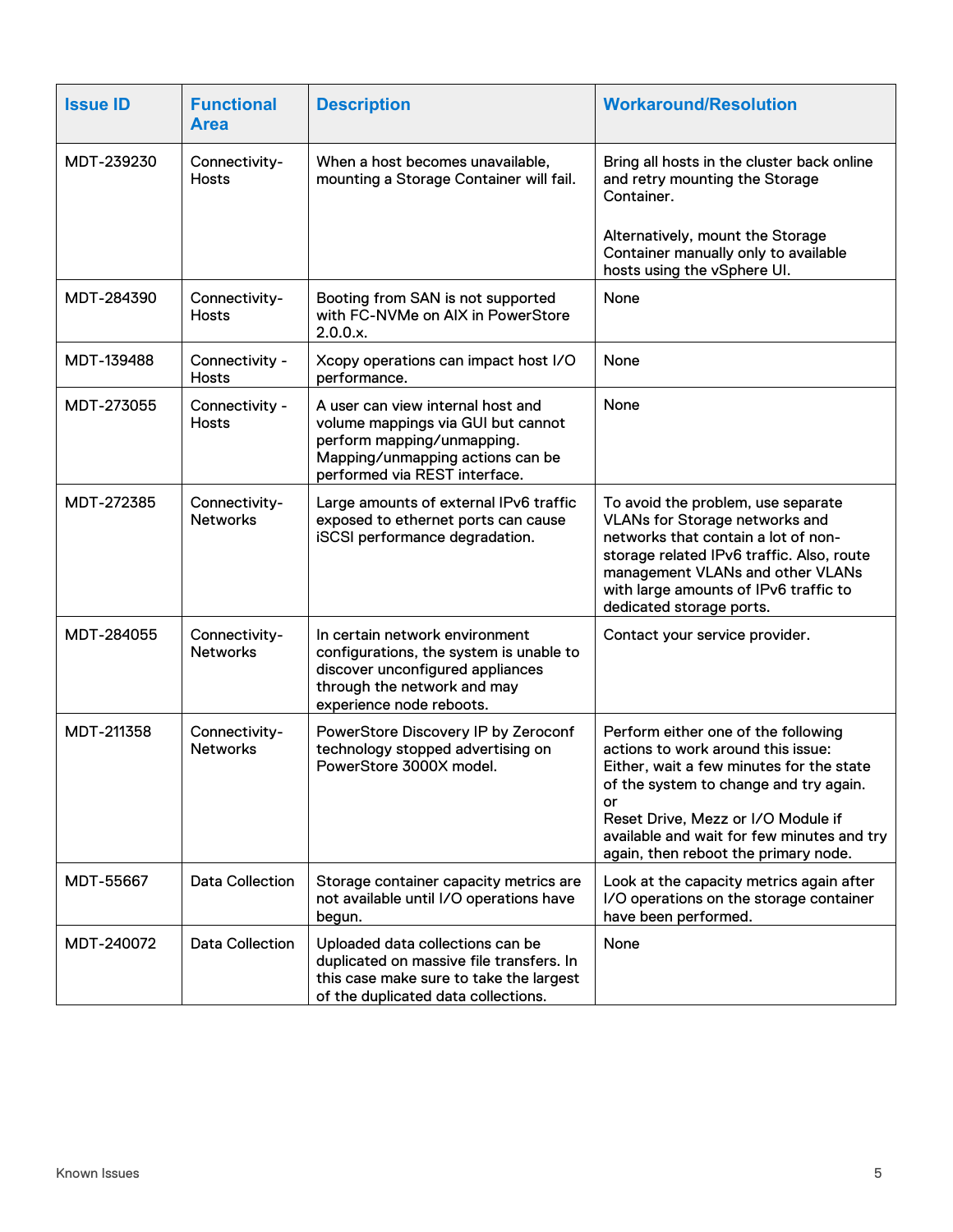| <b>Issue ID</b> | <b>Functional</b><br><b>Area</b> | <b>Description</b>                                                                                                                                                                                                                                                                                                                                                                      | <b>Workaround/Resolution</b>                                                                                                                                                                                                                                                                                                                                                |
|-----------------|----------------------------------|-----------------------------------------------------------------------------------------------------------------------------------------------------------------------------------------------------------------------------------------------------------------------------------------------------------------------------------------------------------------------------------------|-----------------------------------------------------------------------------------------------------------------------------------------------------------------------------------------------------------------------------------------------------------------------------------------------------------------------------------------------------------------------------|
| MDT-316424      | <b>Data Protection</b>           | Customer network environment may<br>drop jumbo frames or block them from<br>being transmitted over the network. As<br>a result, the replication session status<br>can change to System Paused during<br>the replication session synchronization.                                                                                                                                        | Decrease cluster MTU size to 1500.<br>In PowerStore 2.0 and higher, there is an<br>option to configure specific ports for<br>replication and set a dedicated VLAN<br>with a different MTU.<br>It is recommended to separate the<br>replication ports and configure the MTU<br>to 1500 to allow flawless replication and<br>keep MTU 9000 for the local area<br>network only |
| MDT-312619      | <b>Data Protection</b>           | When replication IPs change, they are<br>not automatically detected. As a result,<br>a replication session's status changes<br>to 'System Paused'.                                                                                                                                                                                                                                      | Run 'Remote System Verify' operation to<br>update the connectivity matrix. The next<br>synchronization cycle will update the<br>replication IP addresses.                                                                                                                                                                                                                   |
| MDT-309462      | Data Protection                  | When the user pauses a replication<br>session on the destination cluster<br>during NDU of the source cluster, a<br>post-NDU state may occur, where the<br>source replication session is in System<br>Paused state and the destination<br>replication session is in Paused state.                                                                                                        | Pause the replication session on the<br>source cluster (where the session is in<br>System Paused state) and then resume<br>the replication session.                                                                                                                                                                                                                         |
| MDT-299182      | <b>Data Protection</b>           | In a large configuration, pausing or<br>deleting a replication session may take<br>longer when the session is queued for<br>synchronization.                                                                                                                                                                                                                                            | None                                                                                                                                                                                                                                                                                                                                                                        |
| MDT-280001      | <b>Data Protection</b>           | In certain cases the "replication session<br>resume" command gets stuck because<br>of an internal error. This will cause<br>PowerStore NDU to fail.                                                                                                                                                                                                                                     | Contact your service provider.                                                                                                                                                                                                                                                                                                                                              |
| MDT-220994      | <b>Data Protection</b>           | The replication session may not be<br>deleted once a Protection Policy is<br>unassigned from the storage resource.                                                                                                                                                                                                                                                                      | To delete the replication session, do the<br>following:<br>1. If Protection Policy is not assigned to<br>the storage resource, reassign the same<br>Protection Policy that was previously<br>assigned to the storage resource.<br>2. Unassign the Protection Policy from<br>the storage resource.                                                                           |
| MDT-133408      | <b>Data Protection</b>           | When a volume group is created with<br>member volumes and is protected by a<br>protection policy that includes a<br>replication rule, the volume group<br>members may be delayed in being<br>replicated to the remote system until<br>the next RPO cycle. The default<br>replication rule RPO value in<br>PowerStore Manager is 1 hour, but it<br>can range from 5 minutes to 24 hours. | If the remote system connection is<br>healthy, the member volumes should<br>automatically be replicated to the<br>destination during the next RPO cycle.<br>To update the member volumes on the<br>destination before the next RPO cycle,<br>navigate to Protection-> Replication,<br>select the volume group session and<br>perform a "Synchronize" operation.             |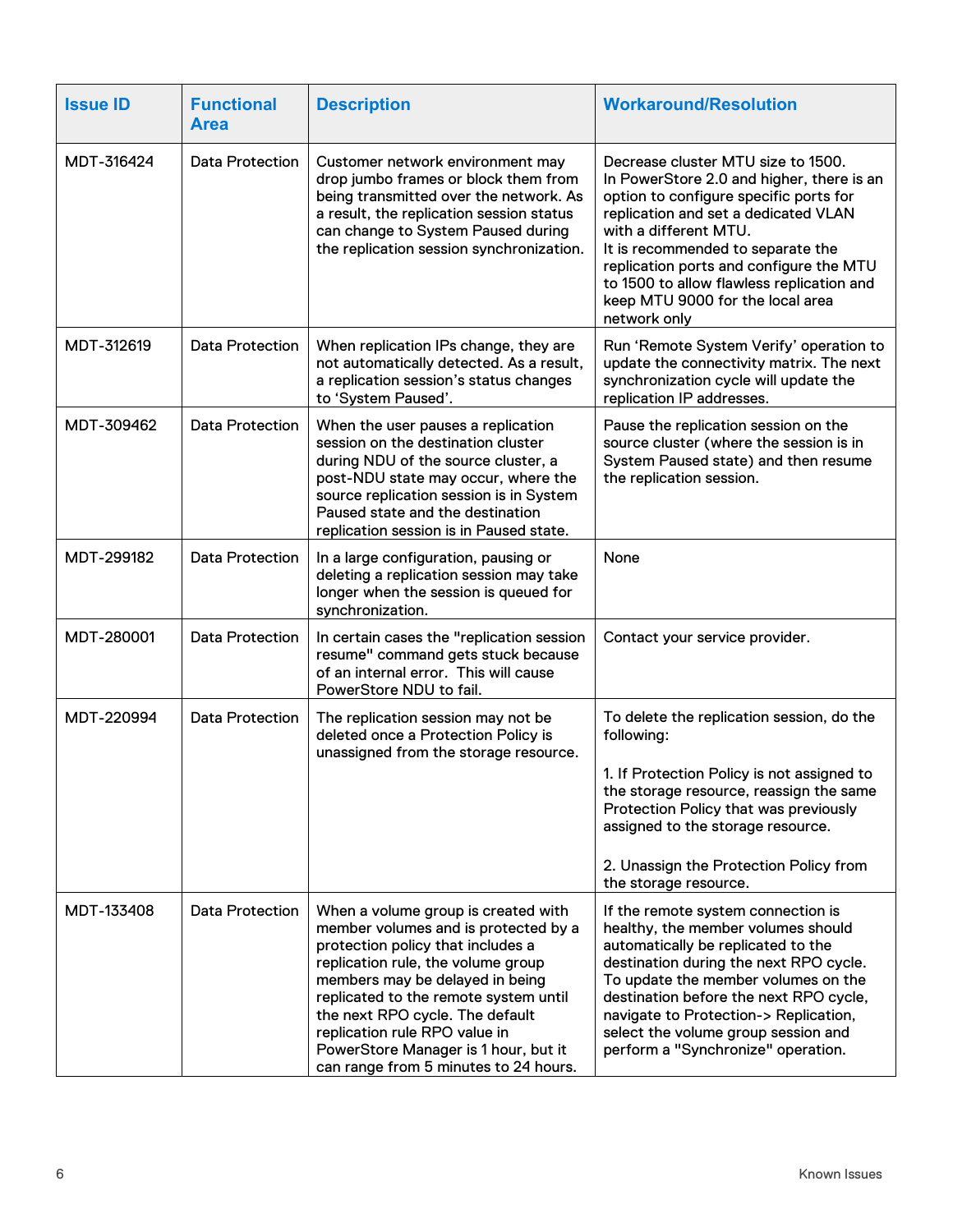| <b>Issue ID</b> | <b>Functional</b><br><b>Area</b> | <b>Description</b>                                                                                                                                                                                                                                                                                                                                                           | <b>Workaround/Resolution</b>                                                                                                                                                                                                                                                                                                                                                                                                                                                                                                                                                                                                                                                 |
|-----------------|----------------------------------|------------------------------------------------------------------------------------------------------------------------------------------------------------------------------------------------------------------------------------------------------------------------------------------------------------------------------------------------------------------------------|------------------------------------------------------------------------------------------------------------------------------------------------------------------------------------------------------------------------------------------------------------------------------------------------------------------------------------------------------------------------------------------------------------------------------------------------------------------------------------------------------------------------------------------------------------------------------------------------------------------------------------------------------------------------------|
| MDT-242915      | <b>Data Protection</b>           | When replication destination cluster<br>loses connectivity to source cluster,<br>the system issues specific<br>alerts/events, but the state of the<br>replication session may still display<br><b>Operating Normally status. Admins</b><br>should check the alerts issued by the<br>remote system and resolve the<br>connectivity issues to recover<br>replication sessions. | None                                                                                                                                                                                                                                                                                                                                                                                                                                                                                                                                                                                                                                                                         |
| MDT-289908      | Hardware                         | A newly inserted disk remains locked,<br>and the rebuild of the PowerStore<br>Model appliance times out.                                                                                                                                                                                                                                                                     | Restart the node.                                                                                                                                                                                                                                                                                                                                                                                                                                                                                                                                                                                                                                                            |
| MDT-286236      | Hardware                         | In rare cases, a node that has been<br>powered off does not remain powered<br>off.                                                                                                                                                                                                                                                                                           | Power off the node again.                                                                                                                                                                                                                                                                                                                                                                                                                                                                                                                                                                                                                                                    |
| MDT-288084      | Hardware                         | After replacing a node, a firmware issue<br>causes the replaced node to try to boot<br>from an external server that is<br>unavailable instead of restarting from<br>the internal M.2 boot module.                                                                                                                                                                            | Contact your service provider.                                                                                                                                                                                                                                                                                                                                                                                                                                                                                                                                                                                                                                               |
| MDT-117061      | Hardware                         | When beginning cluster creation, the<br>hardware status is incorrectly indicated<br>as not configured for clustering.                                                                                                                                                                                                                                                        | Wait a few minutes and try again.                                                                                                                                                                                                                                                                                                                                                                                                                                                                                                                                                                                                                                            |
| MDT-190232      | Hardware                         | The svc_node shutdown command may<br>reboot the node instead of powering it<br>off.                                                                                                                                                                                                                                                                                          | Run the svc_node shutdown command<br>again when the node has finished<br>rebooting.                                                                                                                                                                                                                                                                                                                                                                                                                                                                                                                                                                                          |
| MDT-263147      | Hardware                         | If you add an appliance to a cluster<br>when another appliance in the cluster is<br>powered off, the add appliance<br>operation will fail.                                                                                                                                                                                                                                   | None                                                                                                                                                                                                                                                                                                                                                                                                                                                                                                                                                                                                                                                                         |
| MDT-260313      | Hardware                         | One or both nodes may not<br>automatically power back on after a<br>short AC power outage of less than 50<br>seconds. The appliance should power<br>on properly after the first AC failure,<br>but it is vulnerable to subsequent short<br>AC failures.                                                                                                                      | If only a single node does not power<br>back up PowerStore Manager will display<br>a major alert for the impacted<br>BaseEnclosure-Node - with the following<br>message "Node has been physically<br>removed or shut down" (Event code<br>0x00304404). Log into the system<br>service account and use the "svc_node<br>power_on" command to power up the<br>peer node.<br>If neither node of the appliance is<br>accessible after 30 minutes following a<br>short AC power failure the appliance will<br>need to be reset. To reset the appliance,<br>remove the AC power for at least 120<br>seconds and then restore AC power and<br>both nodes should power up and return |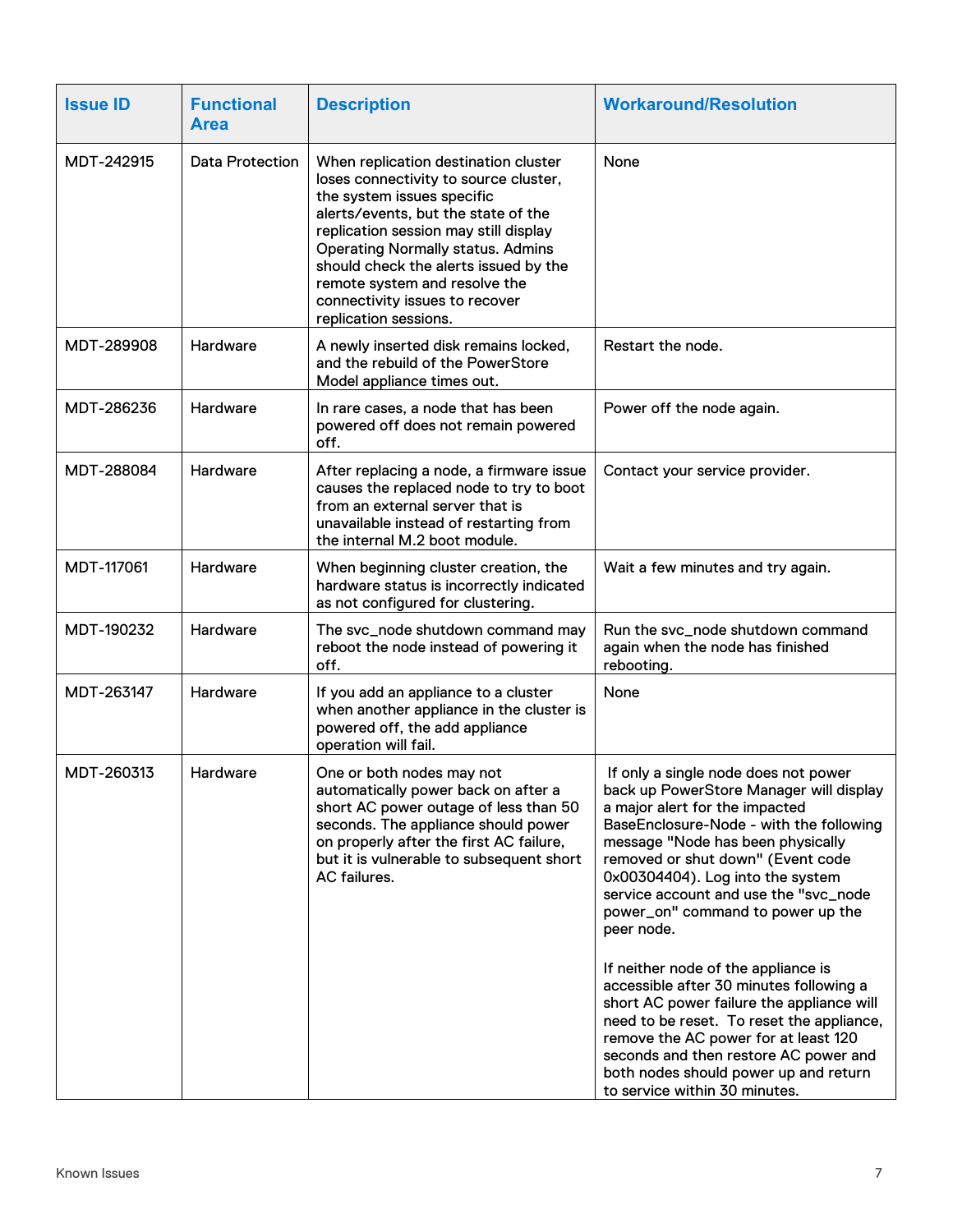| <b>Issue ID</b> | <b>Functional</b><br><b>Area</b> | <b>Description</b>                                                                                                                                                                                                                                                | <b>Workaround/Resolution</b>                                                                                                                                                           |
|-----------------|----------------------------------|-------------------------------------------------------------------------------------------------------------------------------------------------------------------------------------------------------------------------------------------------------------------|----------------------------------------------------------------------------------------------------------------------------------------------------------------------------------------|
| MDT-137439      | Import                           | If an import from a Unity or VNX2<br>system to PowerStore is cancelled by<br>the user or fails for some reason, it is<br>possible that subsequent attempts to<br>import the volume will also fail.                                                                | Remove the Unity or VNX2 as a remote<br>system and then add it again. This action<br>will clear the issue and allow the import<br>to proceed.                                          |
| MDT-252560      | Import                           | Import of a volume failed with the error<br>"Import failed because the mirror<br>service could not be enabled on the<br>Destination volume".                                                                                                                      | Run the verify operation on the remote<br>system to recover data connections.<br>Once the remote system verify operation<br>completes successfully, try the import<br>operation again. |
| MDT-258429      | Import                           | If multiple storage networks are<br>configured on PowerStore and each of<br>these networks has a dedicated Global<br>Storage Discovery IP Address (GSDIP),<br>non-disruptive import fails with Error<br>Code 0xE0301002002C.                                      | See Dell knowledge base article<br>000184766: PowerStore: Non-disruptive<br>Import failure when more than one Global<br>Storage Discovery IP Address is<br>configured                  |
| MDT-303168      | Internal<br>Migration            | The status of a vVol migration session<br>might change to System Paused when<br>a large number of migrations are<br>started simultaneously.                                                                                                                       | Power down the VM to which the vVol<br>belongs and resume the migration<br>session.                                                                                                    |
| MDT-298613      | Internal<br>Migration            | A vVol migration session might become<br>stuck with a status of Cutting Over<br>when a large number of vVols are being<br>migrated simultaneously.                                                                                                                | Contact your service provider if a vVol<br>migration session becomes stuck with a<br>status of Cutting Over.                                                                           |
| MDT-316865      | Internal<br>Migration            | Migration of a volume may be<br>interrupted indefinitely during the<br>migration session sync operation. This<br>may occur if a backend service restarts<br>during the migration session sync.                                                                    | Contact your service provider.                                                                                                                                                         |
| MDT-285903      | Internal<br>Migration            | The migration failed due to a High<br>Availability (HA) event and a system<br>snapshot remains on the migration<br>source object.                                                                                                                                 | Contact your service provider to clean up<br>the remaining snapshot.                                                                                                                   |
| MDT-140927      | Internal<br>Migration            | After a volume is migrated, there may<br>be a dip in capacity and performance<br>metrics reporting for that volume at<br>the end of the migration operation.                                                                                                      | None                                                                                                                                                                                   |
| MDT-273051      | Internal<br>Migration            | If all objects are selected, or more<br>objects are selected than the<br>destination has the capacity for, a<br>failure message may appear when<br>attempting to migrate those objects<br>from one appliance to another using<br>the assisted migration workflow. | Select objects individually and migrate<br>volumes by using the manual migration<br>workflow instead of using the assisted<br>migration workflow.                                      |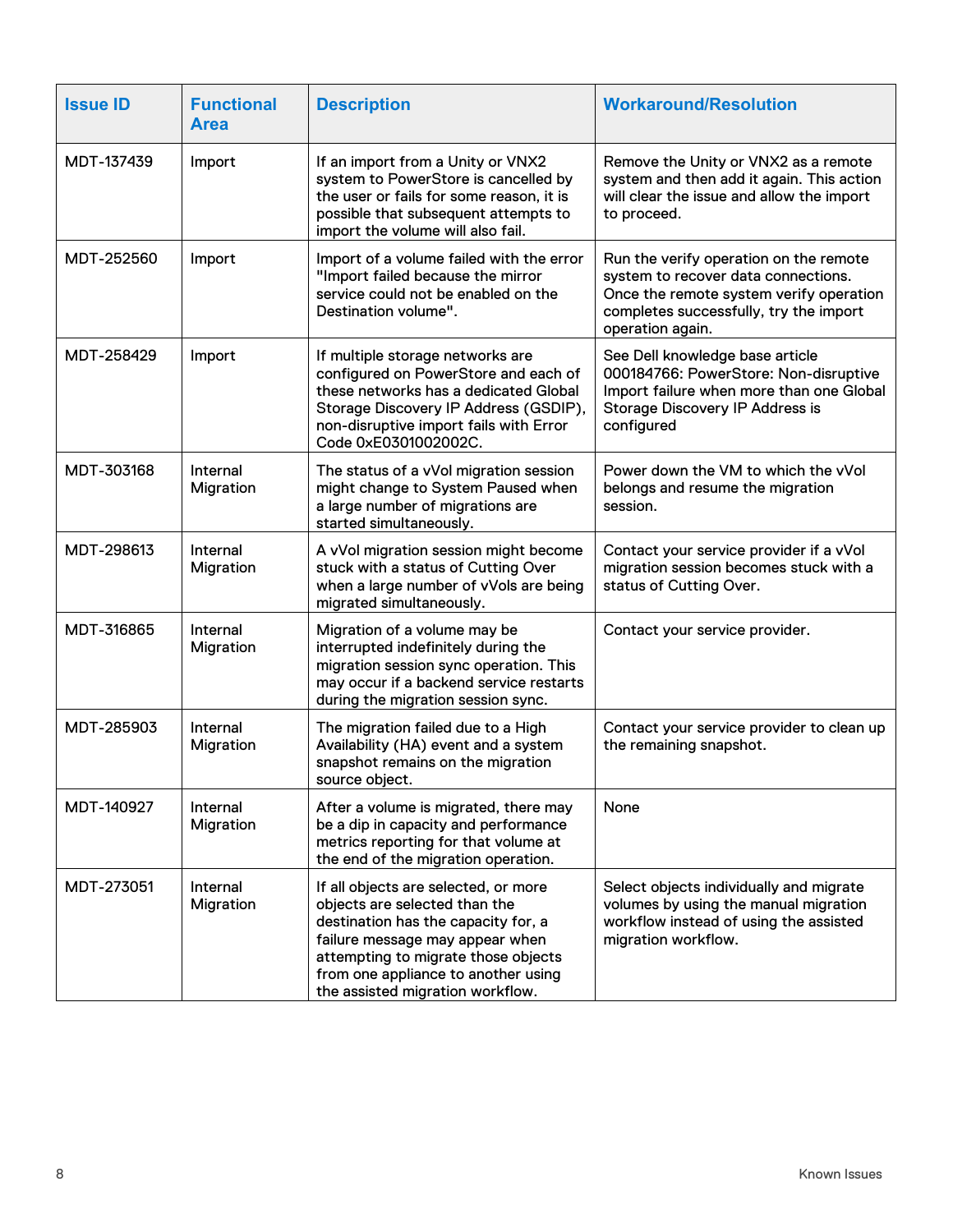| <b>Issue ID</b> | <b>Functional</b><br><b>Area</b> | <b>Description</b>                                                                                                                                                                                                                                                                                                                                                                                                                                                                                                                                                                                                                                                                                                                                                                                                                                                                                                                                                    | <b>Workaround/Resolution</b>                                                                                                                                                                                                                                                                              |
|-----------------|----------------------------------|-----------------------------------------------------------------------------------------------------------------------------------------------------------------------------------------------------------------------------------------------------------------------------------------------------------------------------------------------------------------------------------------------------------------------------------------------------------------------------------------------------------------------------------------------------------------------------------------------------------------------------------------------------------------------------------------------------------------------------------------------------------------------------------------------------------------------------------------------------------------------------------------------------------------------------------------------------------------------|-----------------------------------------------------------------------------------------------------------------------------------------------------------------------------------------------------------------------------------------------------------------------------------------------------------|
| MDT-242178      | Internal<br>Migration            | A known ESXi issue might cause a vVol<br>migration to fail if a vVol is being<br>migrated to an appliance on which the<br>vVol was previously located.                                                                                                                                                                                                                                                                                                                                                                                                                                                                                                                                                                                                                                                                                                                                                                                                                | Reboot the ESXi host to send an unbind<br>request for the vVol and to allow<br>subsequent migrations of the vVol to the<br>appliance.<br><b>Note:</b> If the cluster contains more than<br>two appliances, the vVol can be migrated<br>to another appliance in the cluster.                               |
| MDT-239624      | Internal<br>Migration            | When a VM is being deployed from a<br>VM template, vSphere uses the clone<br>operation to provision vVols of the<br>newly created VM. PowerStore<br>internally translates it into space-<br>efficient clones (the same technique<br>used for vVol snapshots). As soon as a<br>Data Path (DP) family size limit exists,<br>a base vVol cannot have more than a<br>certain number (1000) of derivatives<br>(snapshots, space-efficient clones).<br>This causes the following limitations:<br>- Cloning from a VM template fails if a<br>base vVol of the VM template has too<br>many derivatives (snapshots or clones,<br>or both) already created (1000).<br>- When the maximum number of family<br>members limit is reached, vVol<br>migration cannot occur as it needs to<br>create an internal vVol snapshot which<br>fails.<br>- All vVols are placed to the same<br>appliance in a multi-appliance cluster,<br>so the load is not balanced between<br>appliances. | Use several VM templates created from<br>the same OVF template so that each VM<br>template is used for a reasonable number<br>of VM clones to avoid hitting the DP<br>family limit. This action allows vVols to be<br>distributed between appliances in a multi-<br>appliance cluster for load balancing. |
| MDT-344382      | Install or<br>Upgrade            | Some appliance models with very large<br>physical capacity may experience a<br>failed upgrade with data unavailability<br>when attempting to upgrade from:<br>$1.0 \times x$ to $2.0 \times x$ .                                                                                                                                                                                                                                                                                                                                                                                                                                                                                                                                                                                                                                                                                                                                                                      | Pre-Upgrade Health Check (PUHC)<br>prevents upgrade to PowerStore 2.0.1.1<br>when the system capacity is too large.<br>Contact your service representative to<br>continue to upgrade.                                                                                                                     |
| MDT-347271      | Install or<br>Upgrade            | Some appliance models with very large<br>physical capacity may experience a<br>failure to initialize when attempting to<br>boot PowerStore 2.0.x.x for the first<br>time, which will result in data<br>unavailability.                                                                                                                                                                                                                                                                                                                                                                                                                                                                                                                                                                                                                                                                                                                                                | Contact your service representative.                                                                                                                                                                                                                                                                      |
| MDT-314978      | Install or<br>Upgrade            | If an appliance is removed from a<br>PowerStore cluster using the<br>svc_remove_appliance script, the<br>management database must be<br>modified before you can successfully<br>upgrade the PowerStore software on<br>the cluster.                                                                                                                                                                                                                                                                                                                                                                                                                                                                                                                                                                                                                                                                                                                                    | Contact your service provider and refer<br>to Dell knowledge base article<br>000183374: PowerStore: Cannot NDU<br>after having run Remove Appliance                                                                                                                                                       |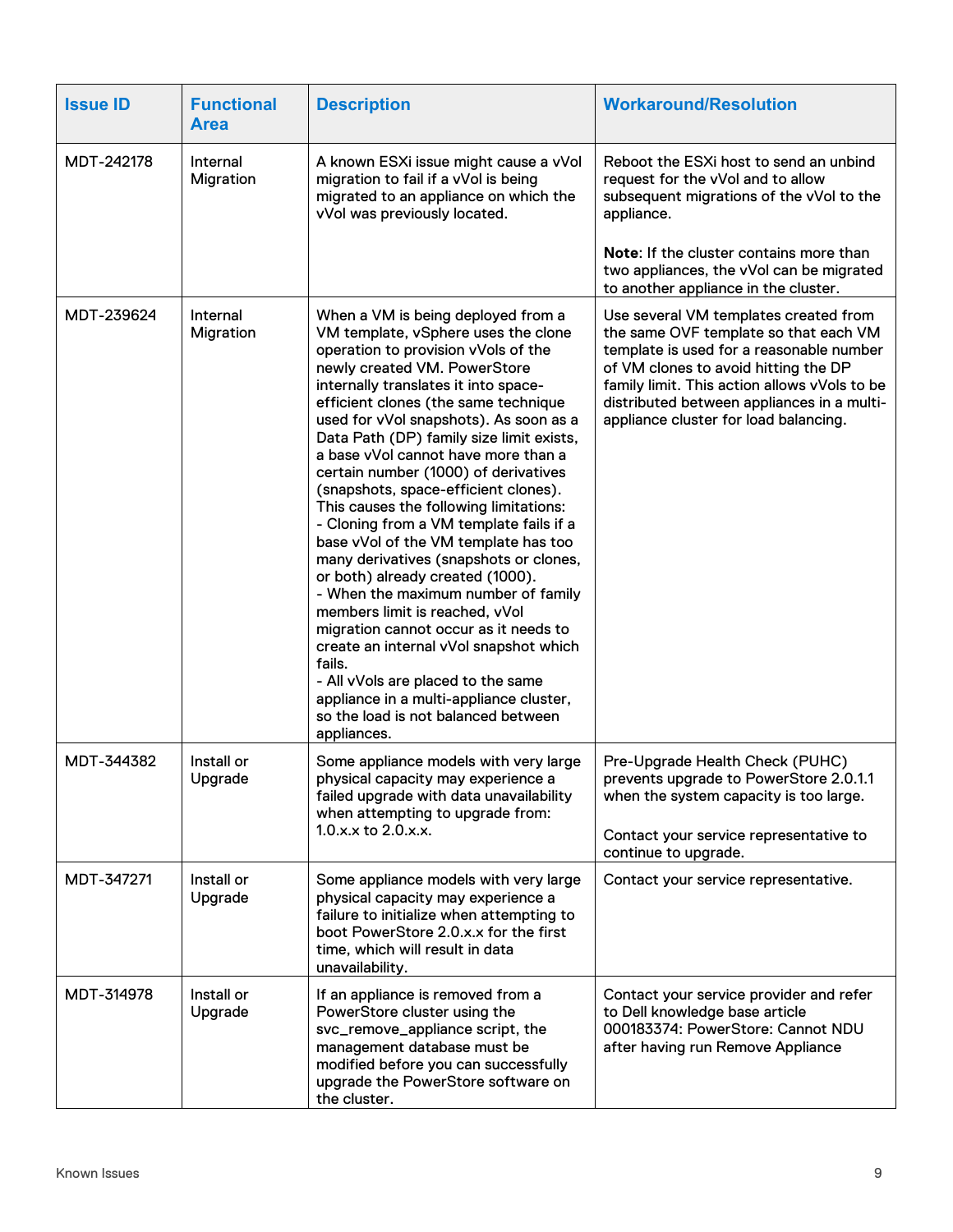| <b>Issue ID</b> | <b>Functional</b><br><b>Area</b> | <b>Description</b>                                                                                                                                                                                                                                                                                                                                                                                                                                                                                                                                           | <b>Workaround/Resolution</b>                                                                                                                                                                          |
|-----------------|----------------------------------|--------------------------------------------------------------------------------------------------------------------------------------------------------------------------------------------------------------------------------------------------------------------------------------------------------------------------------------------------------------------------------------------------------------------------------------------------------------------------------------------------------------------------------------------------------------|-------------------------------------------------------------------------------------------------------------------------------------------------------------------------------------------------------|
| MDT-288380      | Install or<br>Upgrade            | During upgrade if Physical Large Block<br>(PLB)/Virtual Large Block (VLB)<br>metadata corruption is discovered<br>during VLB conversion, the VLB<br>conversion keeps retrying as a low<br>priority background job until the<br>corrupted metadata is fixed through a<br>file system consistency check (FSCK).                                                                                                                                                                                                                                                | Contact your service provider for<br>assistance.                                                                                                                                                      |
| MDT-164726      | Install or<br>Upgrade            | If the Pre-Upgrade Health Check fails<br>during an upgrade from PowerStore<br>OS 1.0 to PowerStore OS 1.0.1 or later,<br>clicking the failed operation link under<br>Recent activities might result in an<br>error because of a localization issue<br>with the event message.                                                                                                                                                                                                                                                                                | None                                                                                                                                                                                                  |
| MDT-219735      | Install or<br>Upgrade            | If a PowerStore 1.0.3.0.5.007 software<br>upgrade package is uploaded to a<br>PowerStore T model cluster with a<br>single appliance running PowerStore<br>OS version 1.0.1.0.5.002 or<br>1.0.1.0.5.003, then an appliance running<br>PowerStore OS version 1.0.2.0.5.003 is<br>added to the cluster and another<br>PowerStore 1.0.3.0.5.007 software<br>upgrade package is uploaded to the<br>cluster, performing an upgrade will fail<br>before the upgrade process completes<br>on the primary appliance and the<br>second appliance will not be upgraded. | Contact your service provider.                                                                                                                                                                        |
| MDT-156905      | Install or<br>Upgrade            | After a software update, the NAS<br>servers may not fail back automatically<br>to the original node.                                                                                                                                                                                                                                                                                                                                                                                                                                                         | Manually fail back the NAS servers from<br>PowerStore Manager.                                                                                                                                        |
| MDT-135505      | Install or<br>Upgrade            | Drive firmware updates may not get<br>applied to a single drive or a few drives<br>within the appliance. This may occur<br>because of a timing issue between the<br>two nodes in the appliance.                                                                                                                                                                                                                                                                                                                                                              | Download and install the drive firmware<br>again to ensure it gets updated on the<br>drives that were missed in the previous<br>attempt.                                                              |
| MDT-170949      | Install or<br>Upgrade            | Running PowerPath 7.1 and earlier on a<br>Linux host causes an I/O error during<br>the software upgrade of PowerStore<br>OS 1.0 to PowerStore OS 1.0.1.                                                                                                                                                                                                                                                                                                                                                                                                      | Apply the next/upcoming PowerPath 7.1<br>patch, and then run the PowerStore<br>software upgrade to avoid the I/O error.                                                                               |
| MDT-265301      | Install or<br>Upgrade            | When performing a software upgrade<br>on a PowerStore T model appliance<br>running in Unified mode, the inter-node<br>iSCSI connection might fail when one<br>node is rebooted, which can cause the<br>NAS to panic.                                                                                                                                                                                                                                                                                                                                         | Allow NAS-HA to take care of<br>uninterrupted NAS operations during a<br>software upgrade. If data unavailability<br>occurs after the software upgrade is<br>complete, contact your service provider. |
| MDT-256340      | Monitoring                       | Config capture may fail to calculate<br>deltas on very large systems under very<br>heavy load.                                                                                                                                                                                                                                                                                                                                                                                                                                                               | None                                                                                                                                                                                                  |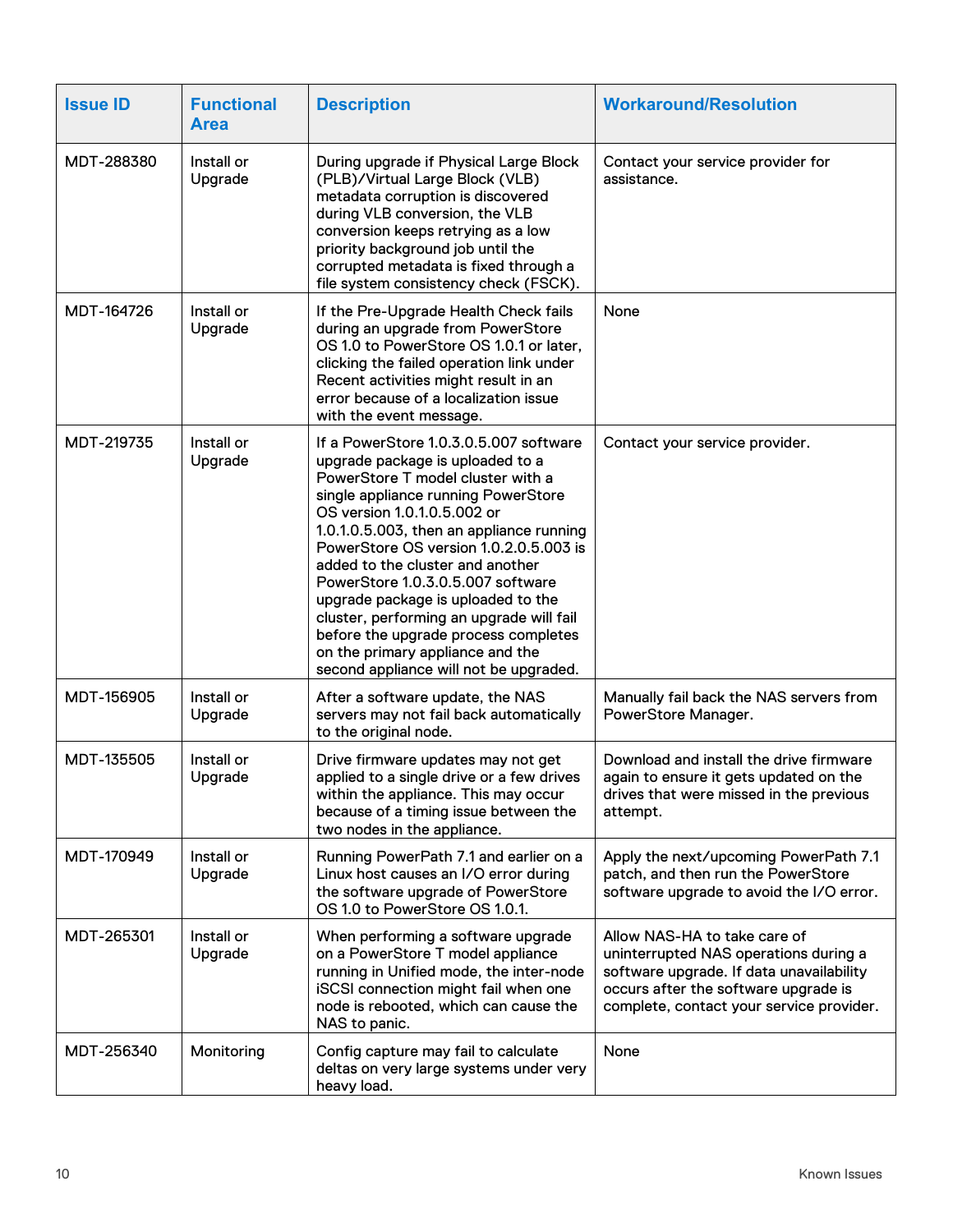| <b>Issue ID</b> | <b>Functional</b><br><b>Area</b>   | <b>Description</b>                                                                                                                                                                                                                                                                                                                                 | <b>Workaround/Resolution</b>                                                                                                                                                                                                                |
|-----------------|------------------------------------|----------------------------------------------------------------------------------------------------------------------------------------------------------------------------------------------------------------------------------------------------------------------------------------------------------------------------------------------------|---------------------------------------------------------------------------------------------------------------------------------------------------------------------------------------------------------------------------------------------|
| MDT-249810      | Monitoring                         | If the total system capacity is below<br>10TB, free page tables are not<br>replenished as this would consume<br>space that might not be required and<br>waste free pages. The lack of free<br>pages in the table causes a<br>performance impact for writes. For<br>better performance, more capacity<br>should be added.                           | Make sure that the system capacity is<br>higher than 10TB.                                                                                                                                                                                  |
| MDT-146346      | <b>Notifications</b><br>and Alerts | Some hardware alert states may<br>persist for a short time after the health<br>of the object has been restored. The<br>alert states eventually resolve with the<br>correct state.                                                                                                                                                                  | None                                                                                                                                                                                                                                        |
| MDT-245640      | PowerStore<br>Manager (GUI)        | When rebooting or powering off a node<br>from PowerStore Manager, the system<br>may not display any acknowledgement<br>that the process has begun. The<br>Reboot or Power Down button may still<br>appear clickable. Despite the lack of<br>acknowledgment, the operation will be<br>triggered successfully after a single<br>click of the button. | None                                                                                                                                                                                                                                        |
| MDT-118394      | PowerStore<br>Manager (GUI)        | Uploading an upgrade package that is<br>larger than 4 GB with Microsoft Edge<br>or Internet Explorer fails.                                                                                                                                                                                                                                        | Try again with a different browser.                                                                                                                                                                                                         |
| MDT-163489      | PowerStore<br>Manager (GUI)        | Once a node is replaced, the new node<br>hardware information does not appear<br>in PowerStore Manager immediately.                                                                                                                                                                                                                                | After replacing a node, wait up to 30<br>minutes for the PowerStore Manager<br>screen to reflect the update.                                                                                                                                |
| MDT-261523      | PowerStore<br>Manager(GUI)         | If Mozilla Firefox is used to upgrade a<br>PowerStore cluster to PowerStore 2.0,<br>a browser cache issue might occur that<br>causes the names of some buttons and<br>labels to be displayed as object names<br>instead of the correct button or label<br>names.                                                                                   | Use a different browser such as Google<br>Chrome or Microsoft Edge. Or, clear the<br>browser cache in Firefox. For<br>instructions, see the KB article "How to<br>clear the Firefox cache" on the Mozilla<br>Firefox support site.          |
| MDT-130894      | PowerStore<br><b>REST API</b>      | Two invalid resource_types, FEPort<br>and Initiator, may be returned by the<br>event and alert APIs.                                                                                                                                                                                                                                               | Events or alerts with resource_type<br>FEPort or Initiator should ignore the<br>resource_type values.<br>External OpenAPI clients must disable<br>validation for the event and alert APIs<br>with resource_types of FEPort or<br>Initiator. |
| MDT-266683      | PowerStore<br><b>REST API</b>      | You cannot issue Swagger UI<br>commands with Operator, Storage<br>Administrator, and VM Administrator<br>roles. You must log in with the higher-<br>level Administrator role if you want to<br>complete tasks such as fetching or<br>reading data from PowerStore.                                                                                 | Customers can login in as administrator<br>to use the swagger panel in PowerStore<br>Manager.                                                                                                                                               |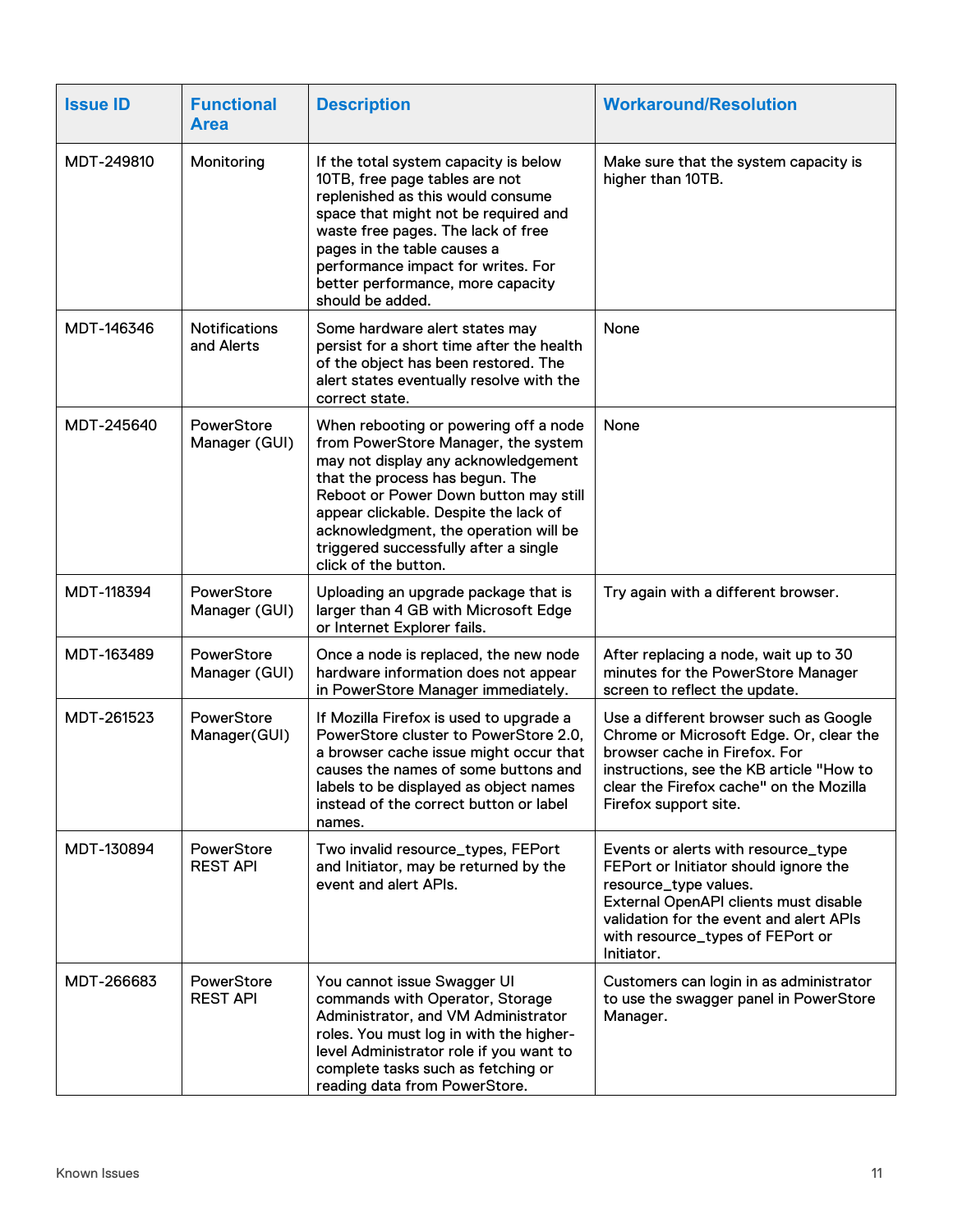| <b>Issue ID</b> | <b>Functional</b><br><b>Area</b> | <b>Description</b>                                                                                                                                                                                                                                                                                                                                                                                                                                                                                                                               | <b>Workaround/Resolution</b>                                                                                                                                                                                                                                                                                                                                          |
|-----------------|----------------------------------|--------------------------------------------------------------------------------------------------------------------------------------------------------------------------------------------------------------------------------------------------------------------------------------------------------------------------------------------------------------------------------------------------------------------------------------------------------------------------------------------------------------------------------------------------|-----------------------------------------------------------------------------------------------------------------------------------------------------------------------------------------------------------------------------------------------------------------------------------------------------------------------------------------------------------------------|
| MDT-282118      | Security                         | Timeout error occurs when trying to<br>log into PowerStore using the LDAP<br>directory service.                                                                                                                                                                                                                                                                                                                                                                                                                                                  | Be sure that the Advanced Settings in<br>the PowerStore Manager, Directory<br>Services is configured as follows:                                                                                                                                                                                                                                                      |
|                 |                                  | PowerStore Manager login is set to<br>timeout after 3 minutes. The LDAP                                                                                                                                                                                                                                                                                                                                                                                                                                                                          | 1. Go to Settings>Directory Services.                                                                                                                                                                                                                                                                                                                                 |
|                 |                                  | timeout period can be set to a value<br>longer than 3 minutes in PowerStore                                                                                                                                                                                                                                                                                                                                                                                                                                                                      | 2. Click Edit LDAP Configuration.                                                                                                                                                                                                                                                                                                                                     |
|                 |                                  | Manager. PowerStore Manager<br>timeout setting supersedes the LDAP<br>setting if LDAP is set to timeout longer<br>than 3 minutes.                                                                                                                                                                                                                                                                                                                                                                                                                | 3. In the Modify Directory Services<br>Panel, change the Timeout value to less<br>than 180 seconds, or a value less than 3<br>minutes.                                                                                                                                                                                                                                |
|                 |                                  |                                                                                                                                                                                                                                                                                                                                                                                                                                                                                                                                                  | 4. Scroll down to the Modify Directory<br>Services panel, and expand the Advanced<br>Settings.                                                                                                                                                                                                                                                                        |
|                 |                                  |                                                                                                                                                                                                                                                                                                                                                                                                                                                                                                                                                  | Set User Search Settings>Search Path<br>as close as possible to the LDAP user.                                                                                                                                                                                                                                                                                        |
|                 |                                  |                                                                                                                                                                                                                                                                                                                                                                                                                                                                                                                                                  | Set Group Search Settings>Search Path<br>as close as possible to the LDAP groups<br>that have LDAP user as a member.                                                                                                                                                                                                                                                  |
|                 |                                  |                                                                                                                                                                                                                                                                                                                                                                                                                                                                                                                                                  | If the above steps still do not help, try to<br>set Group Search Settings> Nested<br>Group Search Level to 1                                                                                                                                                                                                                                                          |
| MDT-153026      | Security                         | When a drive is inserted into an<br>appliance, it will take time for D@RE to<br>unlock it. Most drives take a few<br>minutes. However, it takes more time<br>for a ColdStream drive to unlock. The<br>time is proportional to the size of the<br>Intel Optane SCM drive, for example, 7<br>minutes for 375 GB, 15 minutes for 750<br>GB, and 27 minutes for 1.5TB. If you<br>pull a drive out before it is unlocked,<br>the drive will appear as disconnected.<br>However, the drive will not be<br>automatically removed from the<br>appliance. | If you intend to use the drive, re-insert<br>the drive and let the DARE unlock<br>complete. If you intend to stop using the<br>drive, re-insert the drive, wait for enough<br>time (time to unlock plus about 1 minute<br>for other overhead), and then remove<br>the drive. The drive will then become<br>disconnected and automatically removed<br>from the system. |
| MDT-213516      | Security                         | DNS is not supported for LDAP.                                                                                                                                                                                                                                                                                                                                                                                                                                                                                                                   | None                                                                                                                                                                                                                                                                                                                                                                  |
| MDT-284475      | Storage - Block                  | After mapping a LUN or creating a VM,<br>the LUN or VM appears correctly, but<br>it is inaccessible to hosts.                                                                                                                                                                                                                                                                                                                                                                                                                                    | Unmap the non-working LUN and map it<br>again. For VMs, delete the non-working<br>VM and recreate it.                                                                                                                                                                                                                                                                 |
| MDT-242368      | Storage - Block                  | Unable to delete a volume group after<br>deleting a replication session, due to<br>undeleted replication session system<br>snapshots.                                                                                                                                                                                                                                                                                                                                                                                                            | Contact your service provider for the<br>procedure to delete the snapshots.                                                                                                                                                                                                                                                                                           |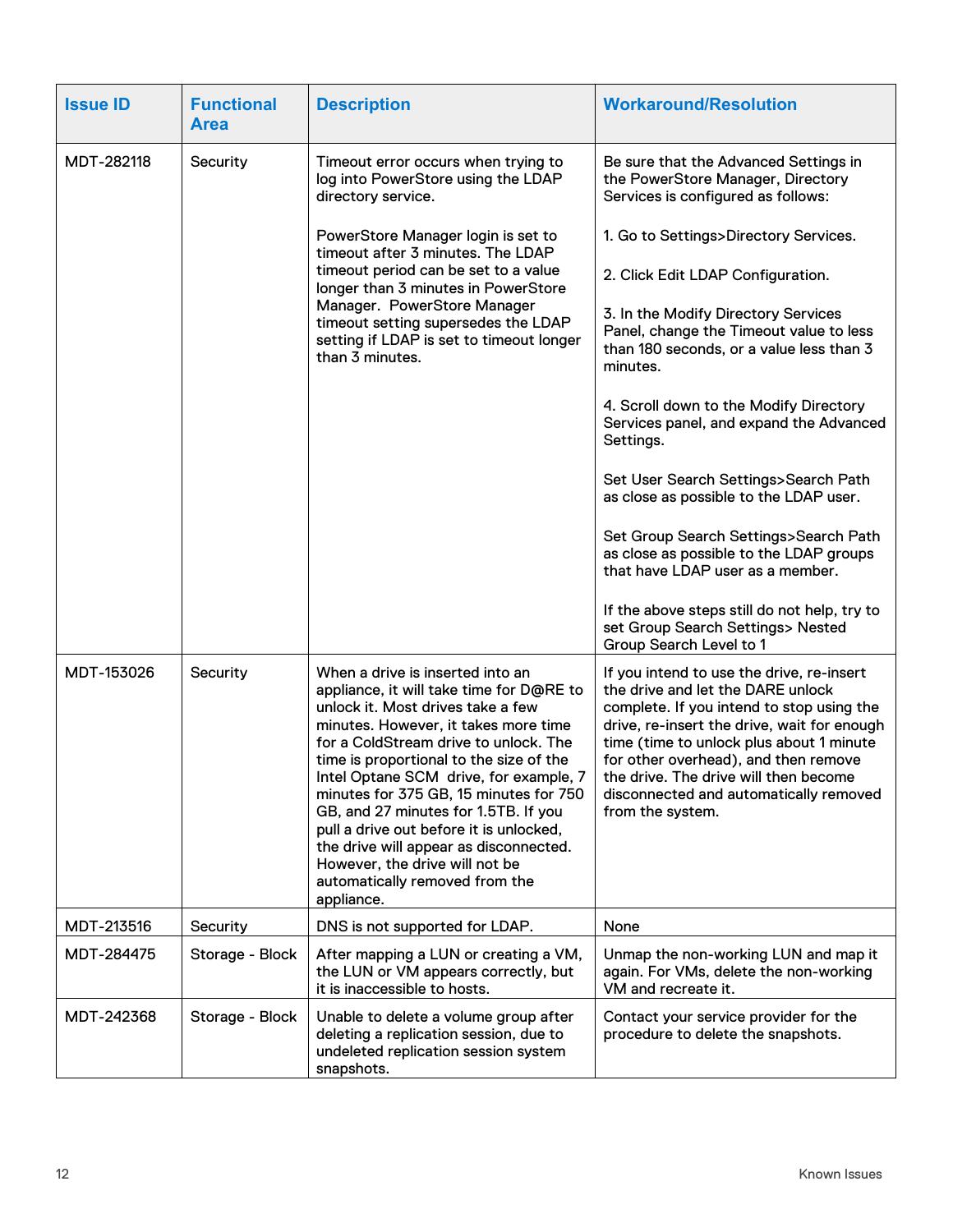| <b>Issue ID</b> | <b>Functional</b><br><b>Area</b> | <b>Description</b>                                                                                                                                                                                                                                                                                                           | <b>Workaround/Resolution</b>                                                                                                                                                                                                                |
|-----------------|----------------------------------|------------------------------------------------------------------------------------------------------------------------------------------------------------------------------------------------------------------------------------------------------------------------------------------------------------------------------|---------------------------------------------------------------------------------------------------------------------------------------------------------------------------------------------------------------------------------------------|
| MDT-121966      | Storage - File                   | The File system deleted alert is<br>displayed as an active alert in<br>PowerStore T even after the file<br>system has been successfully deleted.                                                                                                                                                                             | Review the alert details, to confirm the<br>alert is for a file system that has been<br>deleted. Once confirmed, ignore or<br>acknowledge the pending alert.                                                                                |
| MDT-121784      | Storage - File                   | After a NAS server is successfully<br>deleted, the alerts against the deleted<br>child objects of the NAS server such as<br>DNS servers, file systems, NFS<br>exports, or SMB shares, are not<br>cleared.                                                                                                                    | Review the alert details, to confirm the<br>alert is for a child object of a successfully<br>deleted NAS server. Once confirmed,<br>ignore or acknowledge the pending alert.                                                                |
| MDT-139095      | Storage - File                   | While trying to create or delete a<br>snapshot the following error message<br>was returned: "Addition [or deletion] of<br>NFS Export failed due to [The path<br>[path_name] was not found on the<br>system and cannot be exported.]"                                                                                         | Wait for some time and try the action<br>again.                                                                                                                                                                                             |
| MDT-147688      | Storage - File                   | SMB clients cannot connect to a NAS<br>server when the NAS server name is<br>more than 15 characters. This is<br>because by default the SMB server<br>computer name takes the NAS server<br>name.                                                                                                                            | Set the NAS Server name with 15<br>characters or less or set the SMB<br>server's computer name with 15<br>characters or less. To modify the<br>computer name, select all the characters<br>in PowerStore Manager, and type the<br>new name. |
| MDT-110930      | Storage - File                   | Access to a snapshot is denied when<br>there is only one snapshot created on<br>the file system, and access to the<br>snapshot is attempted at the time the<br>snapshot is refreshing.                                                                                                                                       | Mount and unmount the export on the<br>client.                                                                                                                                                                                              |
| MDT-142317      | Storage - File                   | After configuring and running I/O<br>operations to SMB shares and NFS<br>exports events such as an appliance or<br>NAS server reboot, or a file system<br>unmount or remount may cause some<br>negative values to appear in the saved<br>file system performance statistics<br>exported from PowerStore Manager<br>$(GUI)$ . | None                                                                                                                                                                                                                                        |
| MDT-118544      | Storage - File                   | After a request is sent from the REST<br>API with an incorrect GUID, the error<br>message returned displays the invalid<br>UID:<br>00000000-0000-0000-0000-<br>000000000000.                                                                                                                                                 | Ignore the UID in the error message and<br>retry the request with the correct GUID.                                                                                                                                                         |
| MDT-154600      | Storage - File                   | The following alert is sent during<br>upgrade "NAS server [server name]<br>fault tolerance is degraded due to NAS<br>upgrade procedure on a peer NAS<br>cluster node." However, once upgrade<br>is complete the alert is not always<br>automatically cleared.                                                                | After upgrade completes, acknowledge<br>the alert to clear it.                                                                                                                                                                              |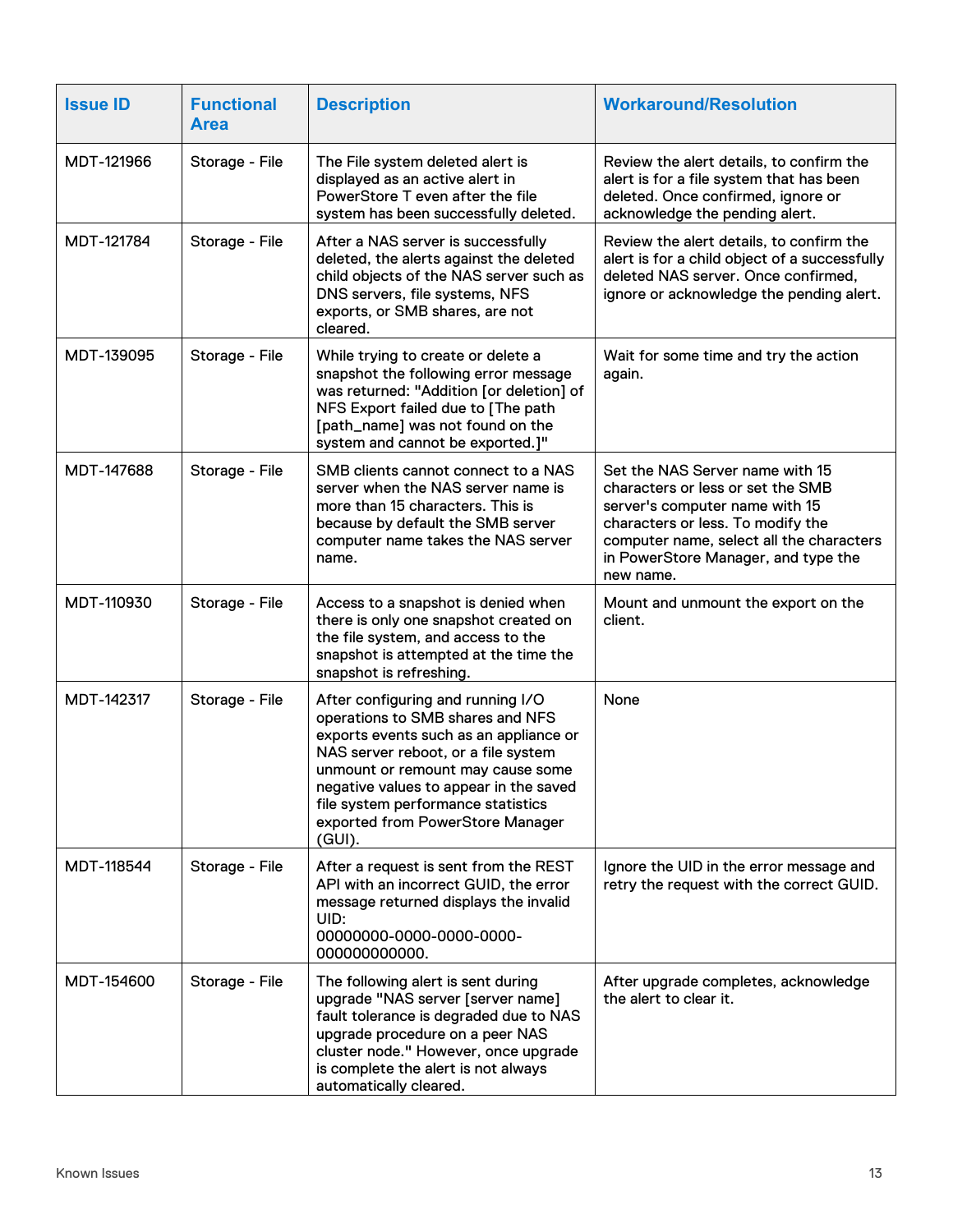| <b>Issue ID</b> | <b>Functional</b><br><b>Area</b> | <b>Description</b>                                                                                                                                                                                                   | <b>Workaround/Resolution</b>                                                                                                                                                                                                                                                                                            |
|-----------------|----------------------------------|----------------------------------------------------------------------------------------------------------------------------------------------------------------------------------------------------------------------|-------------------------------------------------------------------------------------------------------------------------------------------------------------------------------------------------------------------------------------------------------------------------------------------------------------------------|
| MDT-116676      | Storage - File                   | The "NAS node <node name=""> is down,"<br/>major alert may be seen after changing<br/>the Cluster MTU value. Changing the<br/>MTU value may cause degradation or<br/>disruption in NAS (file) services.</node>       | Wait for the alert to clear before<br>performing any further NAS (File)<br>operations.                                                                                                                                                                                                                                  |
| MDT-137232      | Storage - File                   | Under rare circumstances, NAS<br>services could be disrupted, if the<br>appliance is close to reaching the<br>maximum used data capacity.                                                                            | Take one of the following actions on the<br>appliance on which the NAS service is<br>installed: add capacity to the appliance<br>(for example, add drives or expansion<br>enclosures), increase free capacity on<br>the system (for example, deleting unused<br>snapshots, volumes), or migrate data off<br>the system. |
| MDT-210085      | Storage - File                   | Unable to add a Tree Quota to a File<br>system because there the description<br>is too large (more than 512 bytes).                                                                                                  | Add a shorter description to the Tree<br>Quota.                                                                                                                                                                                                                                                                         |
| MDT-195652      | Storage - File                   | Unable to remove the description from<br>an NFS Export.                                                                                                                                                              | To change the description, overwrite the<br>current description with a blank<br>character space. Save the NFS Export<br>with no description, then go back and<br>update the description again.                                                                                                                          |
| MDT-192427      | Storage - File                   | Occasionally, an automated script used<br>to delete a NAS server fails because it<br>cannot connect to the PowerStore<br>REST API server.                                                                            | None                                                                                                                                                                                                                                                                                                                    |
| MDT-252443      | Storage - File                   | An error occurred when setting a user<br>quota on an SMB share when the user<br>name was created with the SID<br>(security identifier).                                                                              | Use either one of the following methods<br>to work around this issue:<br>Using the SMB name instead of the<br>Windows SID.<br>Performing a Client connection to the<br>SMB server.                                                                                                                                      |
| MDT-222985      | Storage - File                   | When creating, or removing an NFS<br>server, from a NAS Server that has<br>been named with over 15 characters,<br>the request to add or remove the NFS<br>Server from the NAS server times out.                      | Ensure that the NAS server name is less<br>than 15 characters.                                                                                                                                                                                                                                                          |
| MDT-325206      | <b>SupportAssist</b>             | When using SupportAssist with a<br>Gateway, SupportAssist connectivity is<br>lost when DNS values are modified.                                                                                                      | Disable SupportAssist prior to making a<br>DNS change.                                                                                                                                                                                                                                                                  |
| MDT-289213      | <b>SupportAssist</b>             | While attempting to upload data to<br>SupportAssist, a node failover or node<br>reboot occurred. Because of the node<br>failover, or reboot it was unclear if the<br>data successfully uploaded to<br>SupportAssist. | Upload the data to SupportAssist again<br>once the failover, or reboot has<br>completed.                                                                                                                                                                                                                                |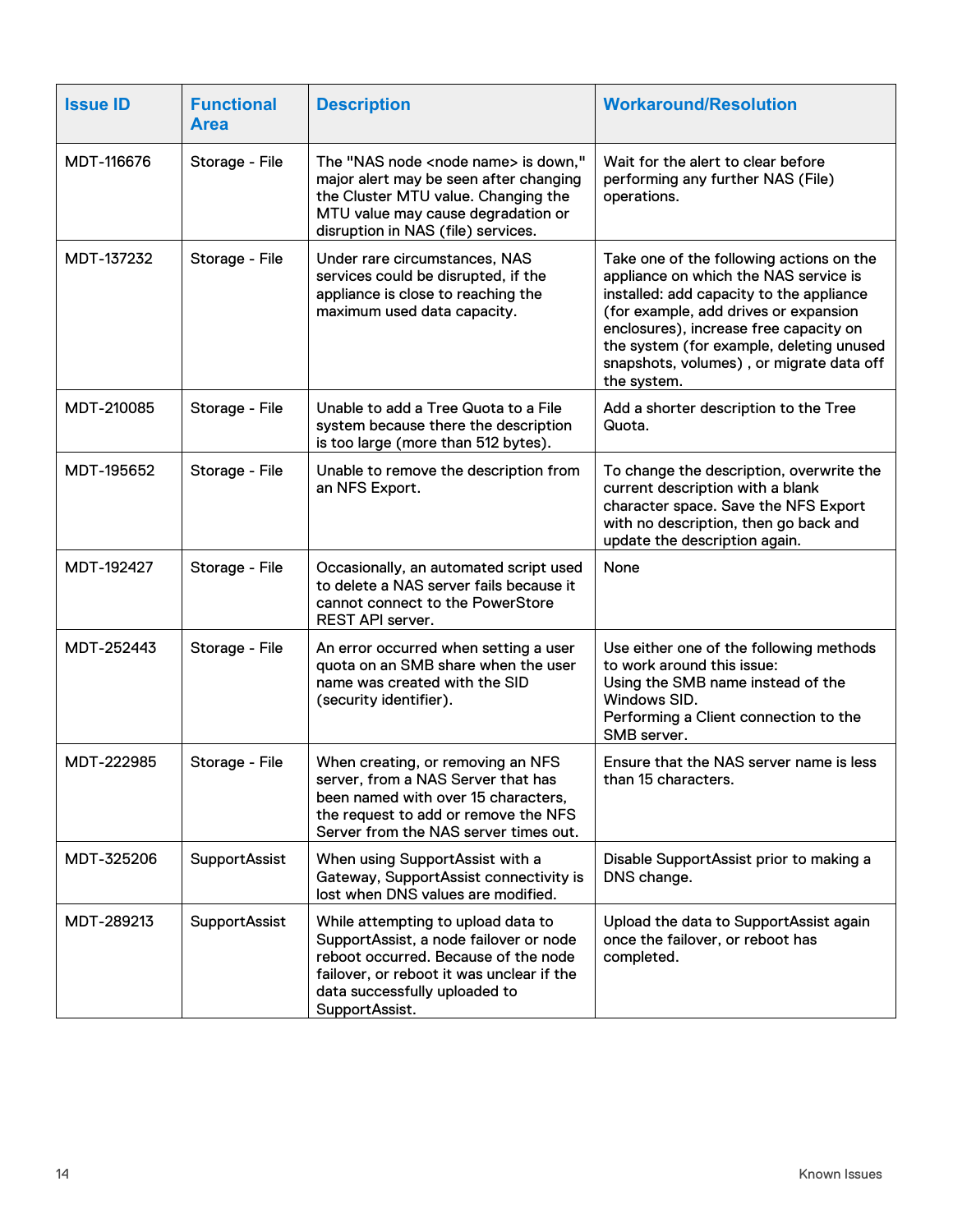| <b>Issue ID</b> | <b>Functional</b><br><b>Area</b> | <b>Description</b>                                                                                                                                                                                                                                                                                                    | <b>Workaround/Resolution</b>                                                                                                                                                                                                                                                                                                                                                                                                                                                                                                                                |
|-----------------|----------------------------------|-----------------------------------------------------------------------------------------------------------------------------------------------------------------------------------------------------------------------------------------------------------------------------------------------------------------------|-------------------------------------------------------------------------------------------------------------------------------------------------------------------------------------------------------------------------------------------------------------------------------------------------------------------------------------------------------------------------------------------------------------------------------------------------------------------------------------------------------------------------------------------------------------|
| MDT-280394      | <b>SupportAssist</b>             | If your environment is set up to use the<br>Gateway Connect configuration but is<br>blocking outbound traffic from the<br>Direct Connect host (PowerStore<br>array) connection to Dell support<br>through your gateway server firewall<br>rules, the Remote Secure Credentials<br>feature cannot be enabled properly. | Either change your firewall rules to allow<br>Direct Connect host (PowerStore array)<br>to send out traffic to Dell support or Dell<br>support personnel can use normal remote<br>servicing functions if the customer<br>provides Dell support with credentials for<br>access to the PowerStore cluster. See<br>the PowerStore Security Configuration<br>Guide for information specific to port<br>usage related to SupportAssist.                                                                                                                          |
| MDT-148608      | <b>SupportAssist</b>             | Attempts to upload Support Materials<br>fail. SupportAssist is unable to upload<br>files when there is insufficient free<br>space in the system partition.                                                                                                                                                            | Delete old Data Collections to increase<br>the available space in the file system so<br>that SupportAssist can make a backup<br>copy of the file for upload.                                                                                                                                                                                                                                                                                                                                                                                                |
| MDT-153771      | <b>SupportAssist</b>             | Enabling either Direct connect with<br>remote access or Gateway connect<br>with remote access may fail.                                                                                                                                                                                                               | If enabling either higher tier type, Direct<br>connect with remote access or Gateway<br>connect with remote access fails, wait<br>for the backend issue to clear, then do<br>the following:<br>1. Enable the related lower tier type,<br>Direct connect without remote access or<br>Gateway connect without remote access.<br>2. Disable the related lower tier type.<br>3. Re-enable the higher tier type, Direct<br>connect with remote access or Gateway<br>connect with remote access type.<br>If the issue persists, contact your service<br>provider. |
| MDT-256673      | <b>SupportAssist</b>             | Cannot enable the SRS gateway on an<br>appliance. Version 3.48 of the SRS<br>gateway has an issue with connectivity<br>from some PowerStore systems.                                                                                                                                                                  | Use a different version of the SRS<br>gateway.                                                                                                                                                                                                                                                                                                                                                                                                                                                                                                              |
| MDT-109970      | Virtualization                   | Unable to create a vVol storage<br>container in PowerStore, after having<br>just deleted a vVol datastore with the<br>same name from vSphere.                                                                                                                                                                         | Either create the vVol storage container<br>in PowerStore using a different name or<br>allow some more time before creating the<br>new vVol storage container in<br>PowerStore with the same name that<br>was used in vSphere.                                                                                                                                                                                                                                                                                                                              |
| MDT-111956      | Virtualization                   | In rare case, the automated mounting<br>of a user-created PowerStore vVol<br>storage container on an ESXi host<br>could fail with the following error<br>message displayed in vCenter "Timed-<br>out waiting to get datastore<br>information from host".                                                              | Manually mount the vVol storage<br>container from the VMware vSphere GUI<br>or CLI.                                                                                                                                                                                                                                                                                                                                                                                                                                                                         |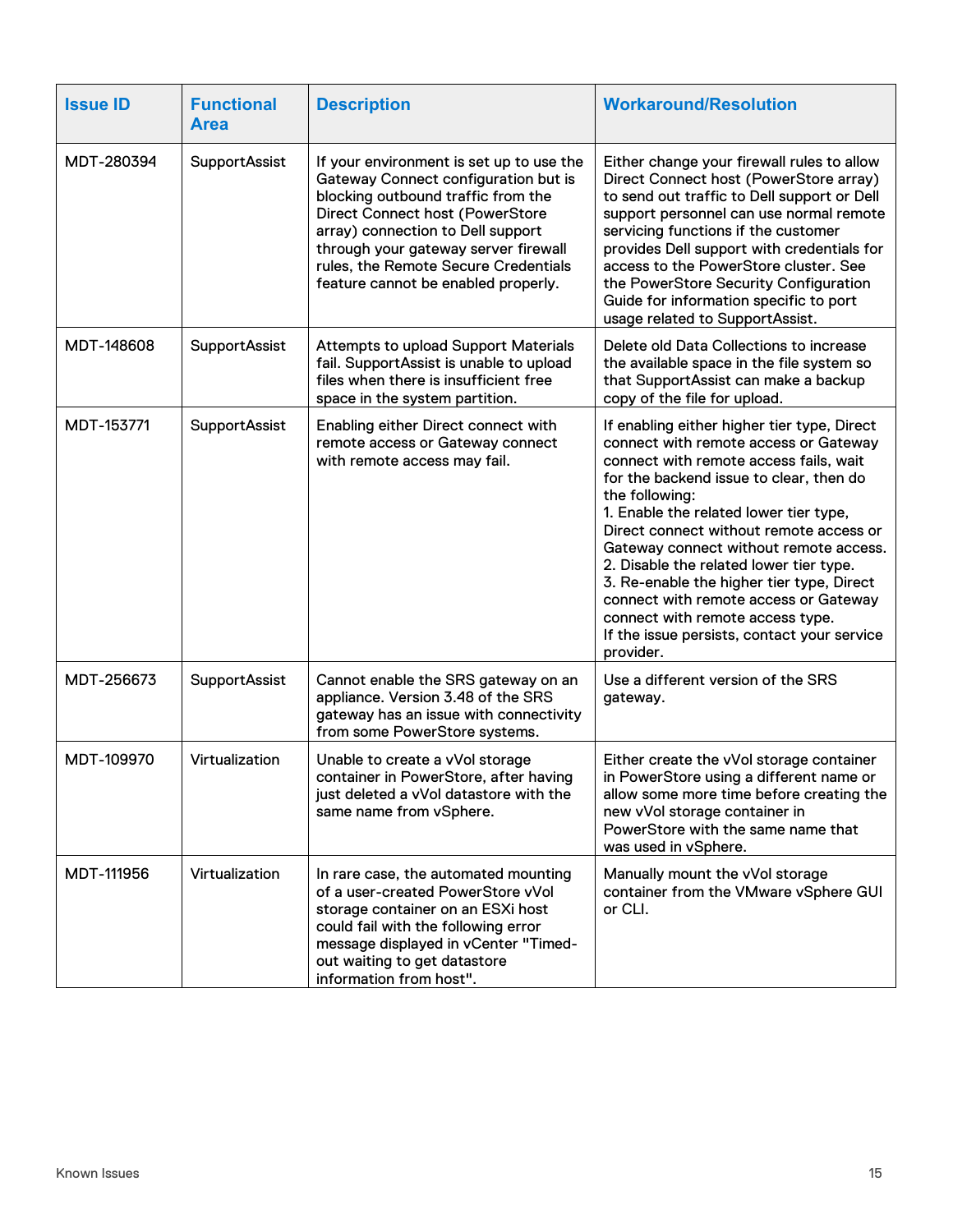| <b>Issue ID</b> | <b>Functional</b><br><b>Area</b> | <b>Description</b>                                                                                                                                                                                                                                                                                                                                                                                                                                                                                                                                                                | <b>Workaround/Resolution</b>                                                                                                                                                                                                                                                                                                                                                                                                                                          |
|-----------------|----------------------------------|-----------------------------------------------------------------------------------------------------------------------------------------------------------------------------------------------------------------------------------------------------------------------------------------------------------------------------------------------------------------------------------------------------------------------------------------------------------------------------------------------------------------------------------------------------------------------------------|-----------------------------------------------------------------------------------------------------------------------------------------------------------------------------------------------------------------------------------------------------------------------------------------------------------------------------------------------------------------------------------------------------------------------------------------------------------------------|
| MDT-156507      | Virtualization                   | In high scale VMware vSphere<br>environments, where the ESXi hosts<br>and vCenter server are highly loaded<br>(for example, simultaneous powering<br>on a large number of VMs), heartbeat<br>messages sent by the ESXi hosts to<br>the vCenter server may not be<br>delivered in time. When the heartbeat<br>is not received in the 60-second<br>timeout interval, the host is considered<br>as not responding, and the host is<br>marked as disconnected. This may<br>result in the vSphere High Availability<br>(HA) to trigger VM migrations to other<br>hosts in the cluster. | In vCenter server, increase the heartbeat<br>timeout interval to 120 seconds. See<br>VMware Knowledge Base article<br>1005757: "ESXi host disconnects<br>intermittently from vCenter Server."<br>In case some VMs appear as invalid or<br>orphaned as a result of the ESXi host<br>disconnect, see the VMware Knowledge<br>Base article 1003742: "Virtual machines<br>appear as invalid or orphaned in vCenter<br>Server." for instructions on recovering<br>the VMs. |
| MDT-146763      | Virtualization                   | During a vMotion process, some vVols<br>are deleted. If the VASA provider<br>becomes unavailable during a storage<br>vMotion operation, the deletion of the<br>vVols fails. These vVols are left<br>orphaned and may appear as<br>duplicates.                                                                                                                                                                                                                                                                                                                                     | Delete the orphaned vVols using<br>PowerStore CLI or REST API.                                                                                                                                                                                                                                                                                                                                                                                                        |
| MDT-151804      | Virtualization                   | In a PowerStore cluster with multiple<br>VMFS datastores that are mapped to<br>multiple hosts, a performance impact<br>might occur if several VMs are<br>powered off or powered on<br>simultaneously.                                                                                                                                                                                                                                                                                                                                                                             | Refer to the Dell knowledge base article<br>000320477: Best practices for VMFS<br>datastores - for Bootstorm or Failover<br>with VMware SRM.                                                                                                                                                                                                                                                                                                                          |
| MDT-152993      | Virtualization                   | A periodic, automatic cleanup process<br>on vSphere that is performed randomly<br>(every few days) deletes empty config<br>vVols (directories). However, this<br>process also deletes the ISOs folder<br>that is pre-created by PowerStore in<br>case you have not placed any ISO<br>images into the folder.                                                                                                                                                                                                                                                                      | Recreate the ISOs folder using the<br>following PowerStore CLI command:<br>pstcli-service storage_container-id <id<br>where to create the folder&gt;<br/>create_directory -size 100G -name ISOs<br/>By default PowerStore creates a 500 GB<br/>folder, but you can specify another size if<br/>necessary.</id<br>                                                                                                                                                     |
| MDT-269239      | Virtualization                   | VMware vSphere 7.0 supports SCSI-3<br>Persistent Reservations (SCSI3-PRs)<br>on a virtual disk (VMDK) level. Support<br>for SCSI-3 PRs enables configurations<br>of a Windows Server Failover Cluster<br>(WSFC) across ESXi hosts with<br>clustered VMDKs as shared disk<br>resources. However, this feature is not<br>currently supported by PowerStore.                                                                                                                                                                                                                         | None                                                                                                                                                                                                                                                                                                                                                                                                                                                                  |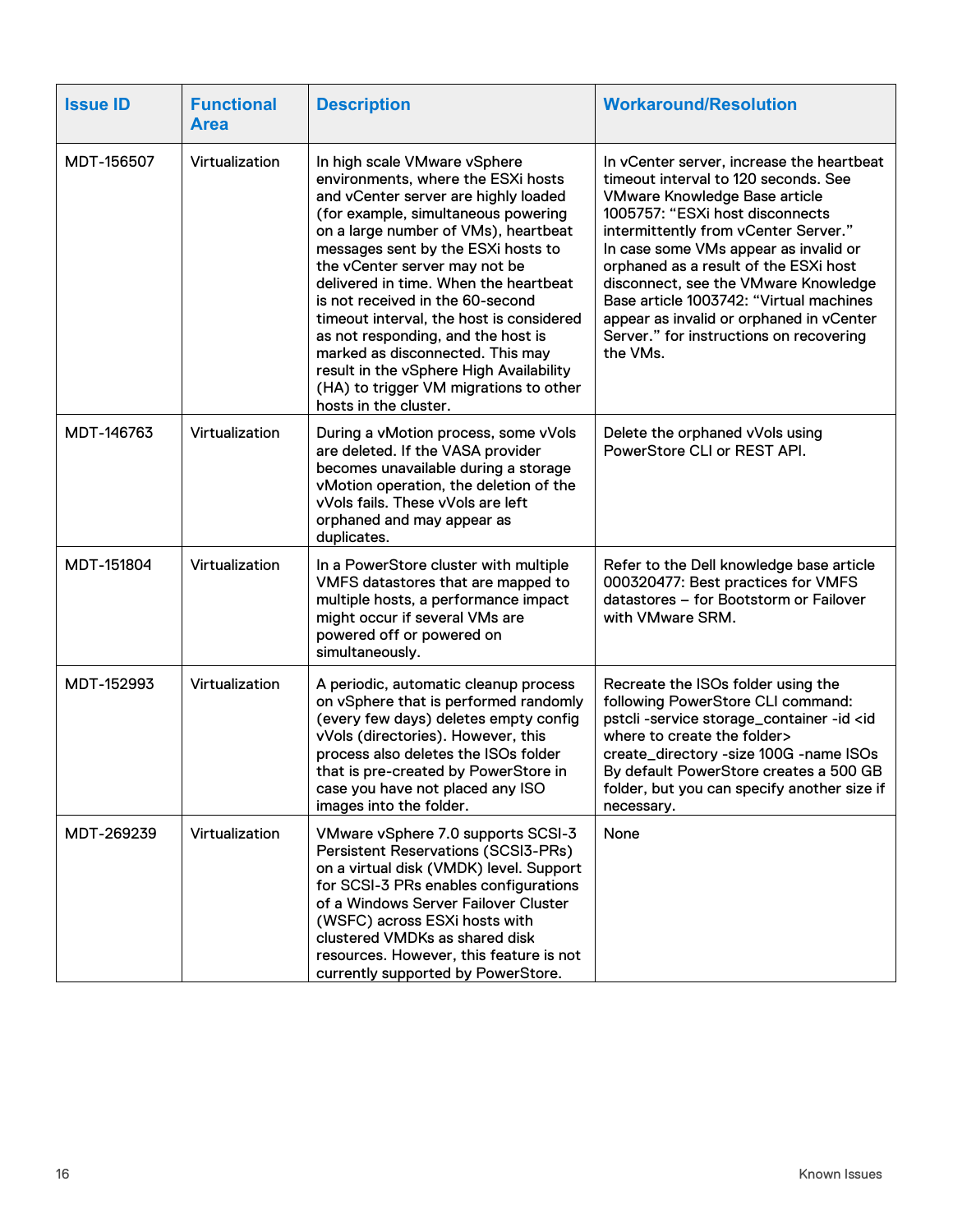| <b>Issue ID</b>                              | <b>Functional</b><br><b>Area</b> | <b>Description</b>                                                                                                                                                                                                                                                                                                                                                                                                                                                                                                                                                                                       | <b>Workaround/Resolution</b>                                                                                                                                                           |
|----------------------------------------------|----------------------------------|----------------------------------------------------------------------------------------------------------------------------------------------------------------------------------------------------------------------------------------------------------------------------------------------------------------------------------------------------------------------------------------------------------------------------------------------------------------------------------------------------------------------------------------------------------------------------------------------------------|----------------------------------------------------------------------------------------------------------------------------------------------------------------------------------------|
| MDT-119414<br>Virtualization<br>sub=Default] |                                  | Deploying a VM fails, and checking the<br>vvold.log vCenter log file reveals the<br>following messages:<br>2019-11-15T05:24:35.161Z info<br>vvold[2112740] [Originator@6876<br>VVolAbandonedObjectScan::ProcessNa<br>mespace examining namespace<br>/vmfs/volumes/ <storage-container-<br>identifier&gt;/<vvol-identifier><br/>and</vvol-identifier></storage-container-<br>                                                                                                                                                                                                                             | Try to deploy the VM again. For more<br>information, see the Dell knowledge base<br>article 000132277 PowerStore: VM<br>deployment can fail with "A general<br>system error occurred." |
|                                              |                                  | 2019-11-15T05:24:35.318Z warning<br>vvold[2112740] [Originator@6876<br>sub=Libs] 2112740: VVOLLIB :<br>VVolLib_OpenObjectTrackingFile:11348<br>: VVolLib_OpenObjectTrackingFile:<br>Failed to open object tracking file<br>/vmfs/volumes/ <storage-container-<br>identifier&gt;/<vvol-identifier><br/>/.vvolObjList with error 6<br/>where <storage-container-identifier> is<br/>the UUID of the storage container and<br/><vvol-identifier> is the alphanumeric<br/>identifier of the config-vVol of the VM.</vvol-identifier></storage-container-identifier></vvol-identifier></storage-container-<br> |                                                                                                                                                                                        |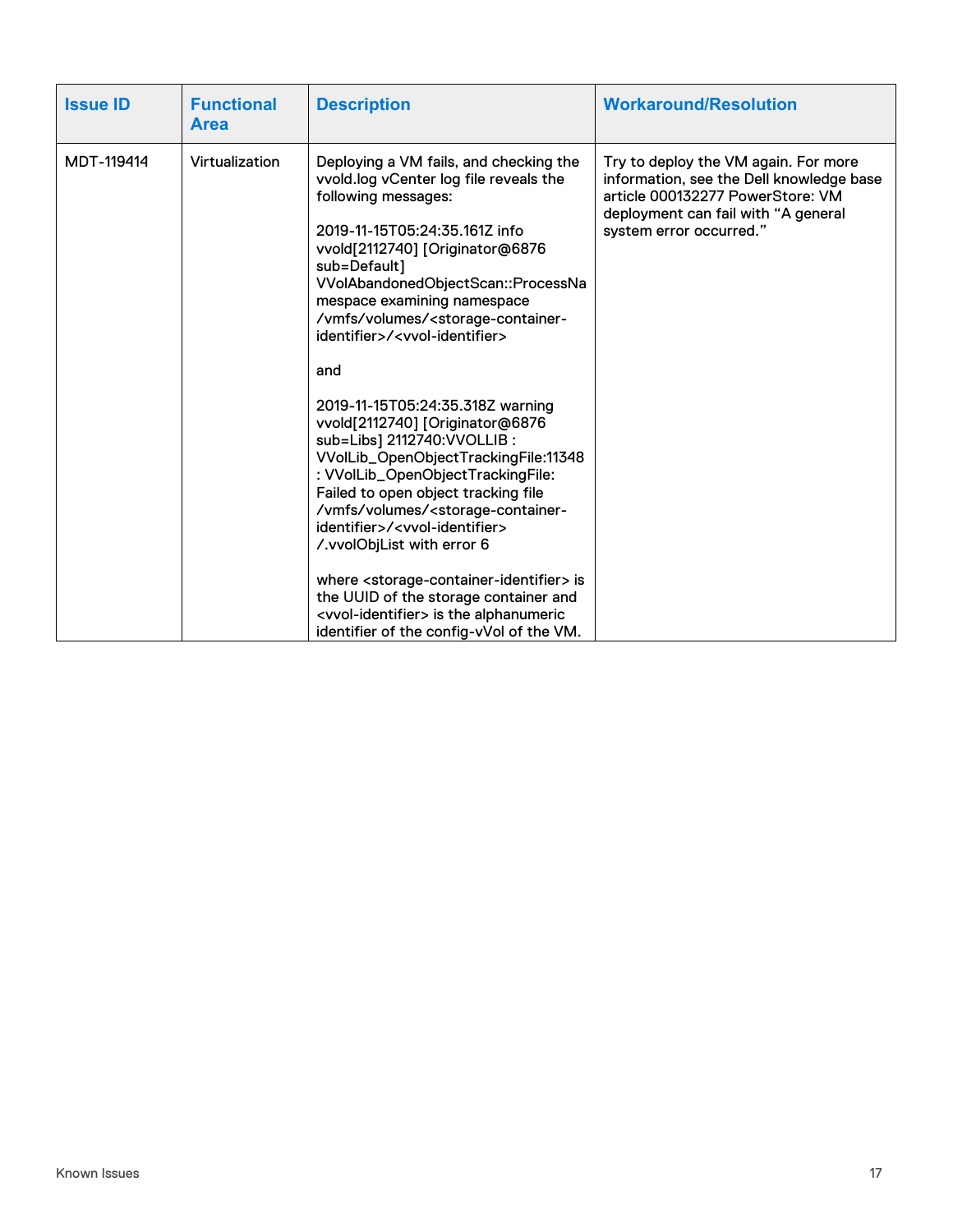# <span id="page-17-0"></span>**Limitations**

The following limitations exist in this release.

### PowerStore T and PowerStore X model limitations

The following limitations exist in PowerStore T and PowerStore X deployment models.

| <b>Functional Area</b>                      | <b>Description</b>                                                                                                                                                                                                                                                               |
|---------------------------------------------|----------------------------------------------------------------------------------------------------------------------------------------------------------------------------------------------------------------------------------------------------------------------------------|
| Importing external storage<br>to PowerStore | A maximum of 16 import sessions is supported in the Ready-For-Cutover state during an<br>import. In some cases, when several dozen import operations are run back-to-back,<br>intermittent failures of alternate import sessions may occur. If this occurs, do the<br>following: |
|                                             | Remove the remote system and then add it again.                                                                                                                                                                                                                                  |
|                                             | Run fewer set of imports (16 or less) at a time. It is recommended to start all these import<br>sessions with automatic cutover turned off.                                                                                                                                      |
|                                             | Once all imports have reached the Ready-For-Cutover state, do a manual cutover.                                                                                                                                                                                                  |
|                                             | After one set of imports is completed, run the next set of imports after a delay of 10<br>minutes. This delay allows enough time for the system to cleanup any connections to the<br>source system.                                                                              |
| <b>PowerStore Clusters</b>                  | PowerStore X and PowerStore T appliances are not supported in the same cluster.                                                                                                                                                                                                  |
| <b>PowerStore Management</b><br>access      | Use the PowerStore cluster management IP address to access the PowerStore Manager<br>and the PowerStore REST API. The appliance management IPs are intended primarily for<br>service use.                                                                                        |
| PowerStore scalability<br>limits            | The PowerStore Simple Support Matrix lists the scalability limitations in PowerStore<br>models. The PowerStore Simple Support Matrix is available from PowerStore<br>documentation page at: https://www.dell.com/powerstoredocs                                                  |
| Internal migration                          | Prior to performing an internal migration, please refer to PowerStore: Supported Host OS<br>for Non-Disruptive migration of Storage resources at:<br>https://www.dell.com/support/article/en-us/how17129/ for a list of supported<br>configurations and limitations.             |
| Security                                    | DNS is not supported for LDAP.                                                                                                                                                                                                                                                   |
| <b>SupportAssist</b>                        | SupportAssist cannot be enabled on PowerStore models configured with IPv6 for the<br>management network. SupportAssist is not supported over IPv6.                                                                                                                               |

### PowerStore X model limitations

The following limitations exist in PowerStore X deployment models.

| <b>Functional Area</b>                           | <b>Description</b>                                     |
|--------------------------------------------------|--------------------------------------------------------|
| <b>Replication of Virtual</b><br>Volumes (vVols) | Replication of vVols is not supported                  |
| Storage – File                                   | NAS services are not supported in PowerStore X models. |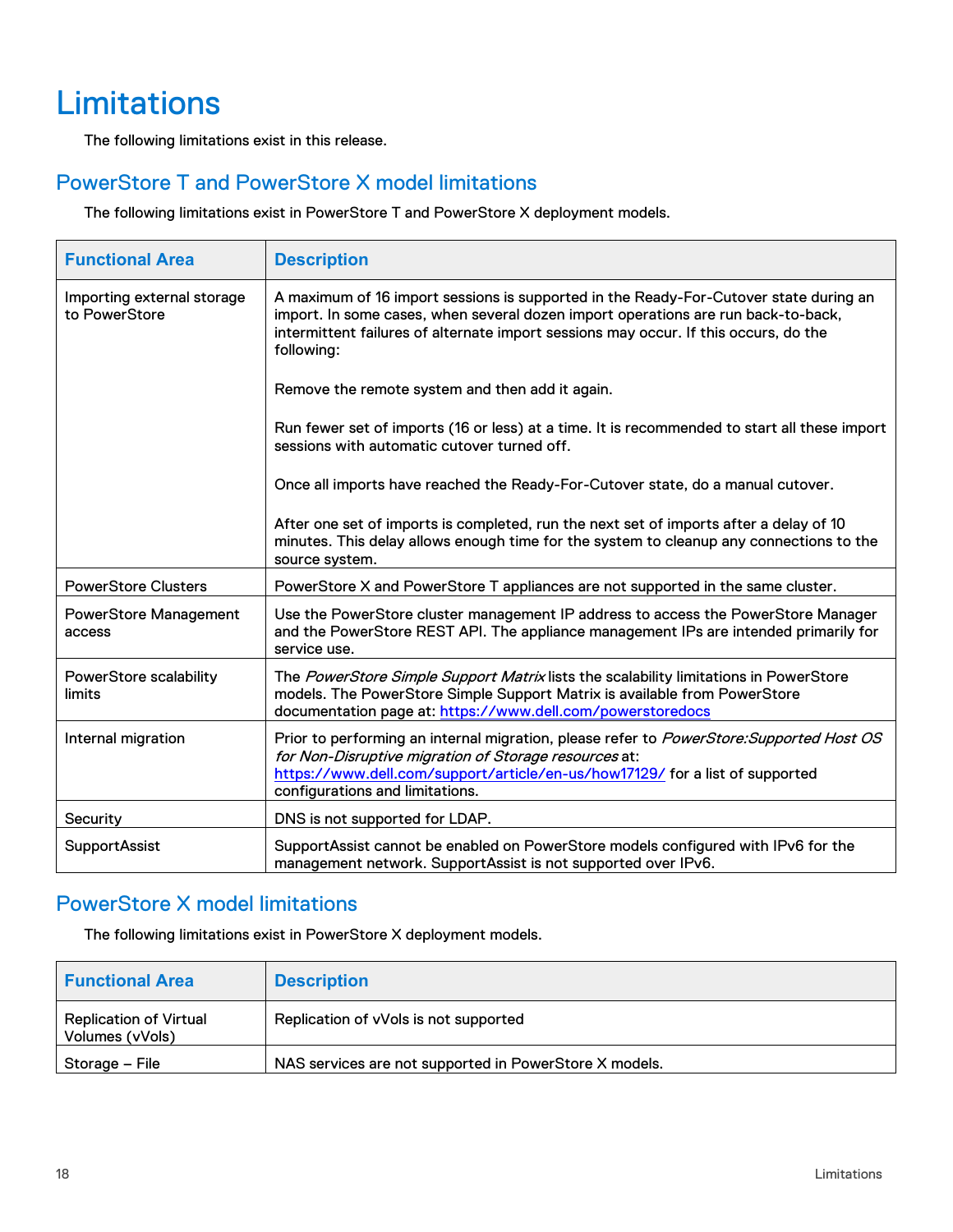Refer to the PowerStore product support pages [\(https://www.dell.com/support\)](https://www.dell.com/support) for detailed user documentation.

## <span id="page-18-0"></span>Environment and System Requirements

All PowerStore deployment models must meet the following environment and system requirements.

### Support Matrix

For compatibility and interoperability information, see the PowerStore Support Matrix which can be downloaded from the PowerStore Documentation page at[: https://www.dell.com/powerstoredocs.](https://www.dell.com/powerstoredocs)

### Host Configuration requirements

For host connectivity to PowerStore appliances, please refer to the *Dell EMC PowerStore Host Configuration* Guide.

# <span id="page-18-1"></span>Installation and Upgrade Considerations

### Installation considerations

Before you begin to install PowerStore, review the PowerStore Deployment Checklist. Once you have completed all the planning steps in the PowerStore Deployment Checklist, you are ready to install your system.

The PowerStore Deployment Checklist can be downloaded from the PowerStore Documentation page at: [https://www.dell.com/powerstoredocs.](https://www.dell.com/powerstoredocs)

#### Upgrade considerations

Before upgrading PowerStore refer to the *Dell EMC PowerStore Software Upgrade Guide*, which can be downloaded from the PowerStore Documentation page at : [https://www.dell.com/powerstoredocs.](https://www.dell.com/powerstoredocs)

### PowerStore T model cluster

To upgrade your PowerStore T model cluster to PowerStore version 2.0.1.1 (Build: 1471924):

1. Download the latest PowerStore T software upgrade package named PowerStoreT-2.0.1.1-1471924 retail.tgz.bin from [https://www.dell.com/support.](https://www.dell.com/support)

| Upgrade package name                                              | Tvpe | <b>Description</b>                      | <b>Required</b> |
|-------------------------------------------------------------------|------|-----------------------------------------|-----------------|
| PowerStoreT-2.0.1.1-1471924-   Software release<br>retail.tgz.bin |      | PowerStore OS and node firmware updates | Yes             |

2. Perform the steps in the PowerStore T model clusters section of the PowerStore Software Upgrade Guide to upgrade your PowerStore T model cluster.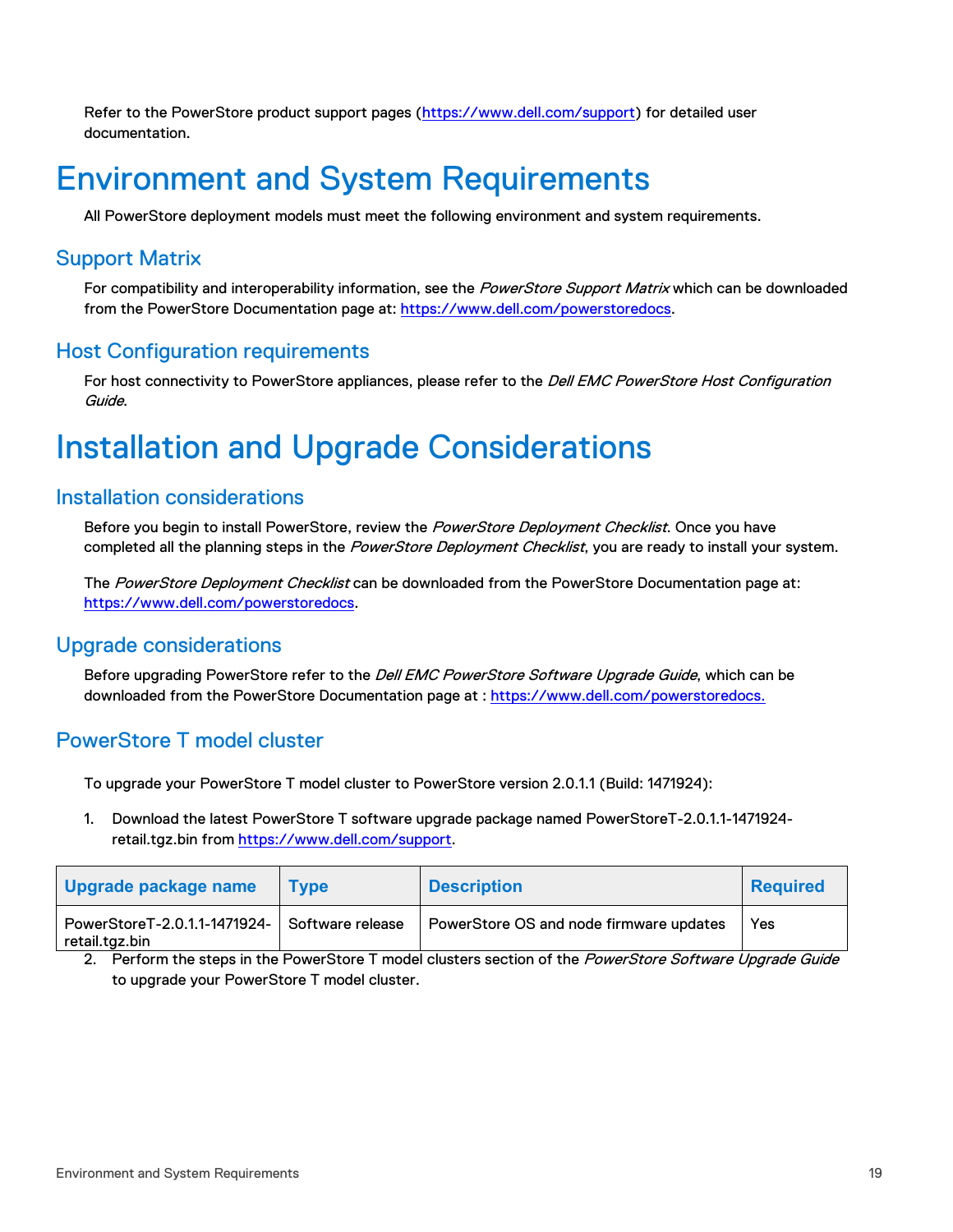## PowerStore X model cluster

To view a list of compatible PowerStore OS and ESXi/vCenter versions for PowerStore X model appliances, see the VMware Licensing and Support for PowerStore X table in the PowerStore Simple Support Matrix which can be downloaded from the PowerStore Documentation page at: [https://www.dell.com/powerstoredocs.](https://www.dell.com/powerstoredocs)

To upgrade your PowerStore X model cluster to PowerStore version 2.0.1.1 (Build: 1471924):

- 1. Download the latest PowerStore X model software upgrade .zip file named PowerStoreX-2.0.1.1-1471924 retail.zip from [https://www.dell.com/support.](https://www.dell.com/support)
- 2. Extract the software upgrade packages from the .zip file to a folder on your computer. The contents of the PowerStore X software upgrade .zip file are:

| Upgrade package name                                                  | <b>Type</b>           | <b>Description</b>                                                                                                                                                                                         | <b>Required</b>                                                                                                                                                                      |
|-----------------------------------------------------------------------|-----------------------|------------------------------------------------------------------------------------------------------------------------------------------------------------------------------------------------------------|--------------------------------------------------------------------------------------------------------------------------------------------------------------------------------------|
| ESXi670-202103001.zip                                                 | ESXi<br>update        | Dell EMC qualified ESXi software<br>depot, which is used to update<br>the internal ESXi hosts to ESXi<br>6.7 P05.<br>Note: ESXi 6.7 P05 is the<br>minimum ESXI version required<br>for PowerStore 2.0.x.x. | Required if the internal ESXi<br>hosts are running an ESXi<br>version earlier than ESXi 6.7<br>P05. Not required if the<br>internal ESXi hosts are running<br>ESXi 6.7 P05 or later. |
| PowerStoreX-node_firmware-<br>2.0.x.x-1345890-retail.tgz.bin          | <b>Hotfix</b>         | PowerStore node firmware<br>updates                                                                                                                                                                        | Required when upgrading from<br>PowerStore OS 1.0.4 or earlier.                                                                                                                      |
| PowerStoreX-2.0.1.1-1471924-<br>retail.tgz.bin                        | Software<br>release   | PowerStore OS updates                                                                                                                                                                                      | Required                                                                                                                                                                             |
| PowerStoreX-<br>2.0.x.x_README.txt                                    | <b>README</b><br>file | PowerStore software upgrade<br><b>README</b> file                                                                                                                                                          | Not applicable                                                                                                                                                                       |
| PowerStoreX-<br>PreUpgrade_Package-2.0.x.x-<br>1345067-retail.tgz.bin | <b>Hotfix</b>         | Custom Dell EMC qualified VIBs<br>for ESXi hosts                                                                                                                                                           | Required when upgrading from<br>PowerStore OS 1.0.4 or earlier.                                                                                                                      |

3. Perform the steps in the Upgrading PowerStore X model clusters section of the PowerStore Software Upgrade Guide to upgrade your PowerStore X model cluster:

The following table lists the order that the software upgrades must be performed and the locations to which the software upgrades packages must be uploaded:

| <b>Upgrade order</b> | Upgrade package name                                              | <b>Upload package to</b>   |
|----------------------|-------------------------------------------------------------------|----------------------------|
| 1. Preupgrade        | PowerStoreX-PreUpgrade_Package-2.0.x.x-<br>1345067-retail.tgz.bin | PowerStore X model cluster |
| 2. Node firmware     | PowerStoreX-node_firmware-2.0.x.x-1345890-<br>retail.tgz.bin      | PowerStore X model cluster |
| 3. ESXi update       | ESXi670-202103001.zip                                             | <b>vCenter Server</b>      |
| 4. PowerStore OS     | PowerStoreX-2.0.1.1-1471924-retail.tgz.bin                        | PowerStore X model cluster |

**Note**: If the ESXi update package ESXi670-202103001.zip has been previously applied to the ESXi hosts on the PowerStore X model cluster, the ESXi update does not need to be performed again during the upgrade to